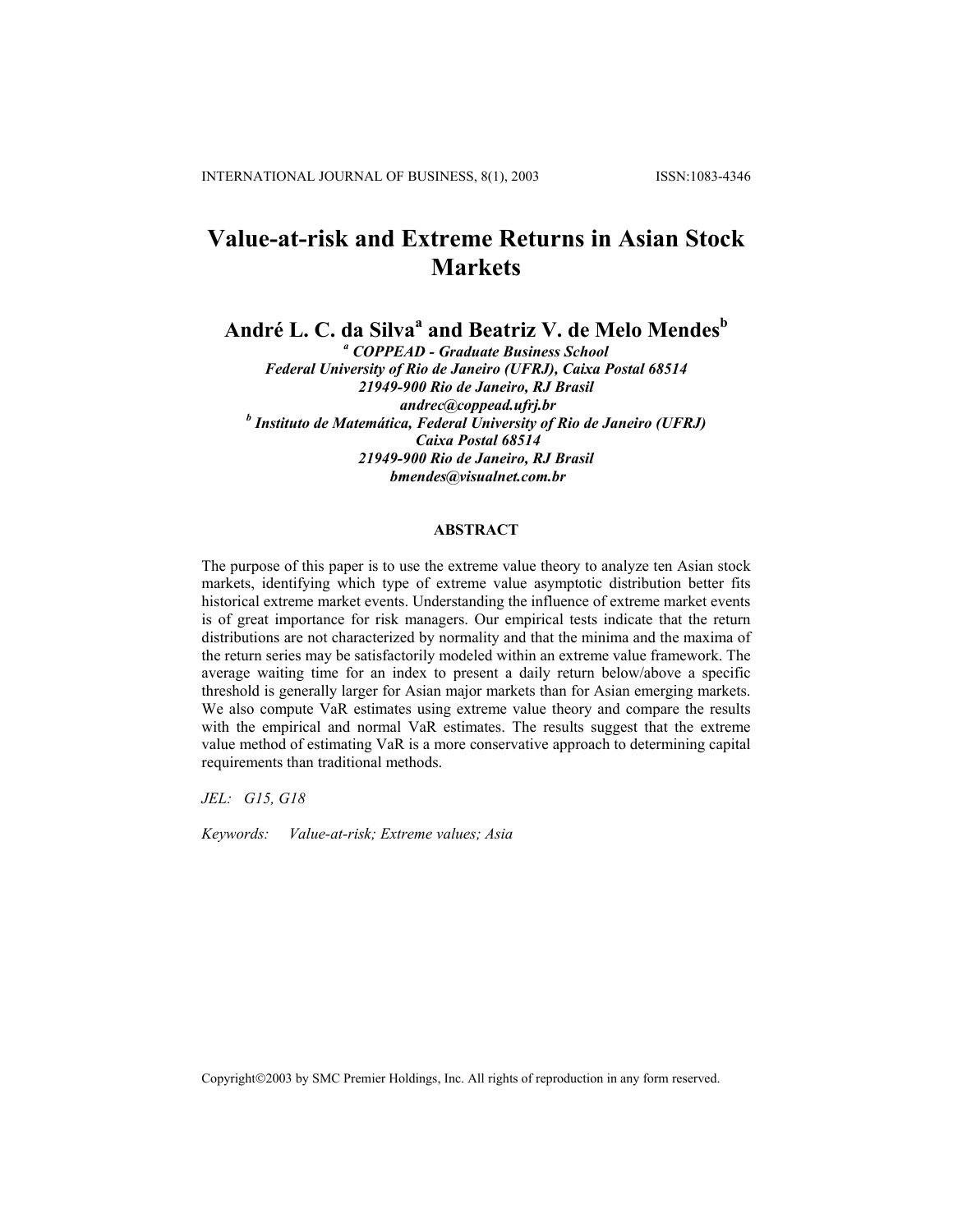# **I. INTRODUCTION**

Extreme Value Theory (EVT) has gained much attention lately (Reiss and Thomas (1997), Leadbetter et al (1993), Embrechts et al (1997)) and there have been a number of applications in the field of finance (Longin (1996), Longin (2000), Longin and Solnik (1998), Danielson and De Vries (1997), Danielson and De Vries (1998), Danielson et al (1998), Diebold et al (1999), Emmer et al (1998), McNeil (1998), McNeil and Frey (1998), Ferreira, Mendes and Duarte Jr (2000), Ho, Burridge, Cadle and Theobald (2000), among other studies).

In financial markets, extreme price movements may correspond to market correction during ordinary periods, to stock market crashes, to bond market collapses or to foreign exchange crises during extraordinary periods. Recently, emerging markets have experienced several extreme market events. Examples include the Mexican devaluation (end of 1994), the Brady bond crisis (beginning of 1995), the Asian series of devaluation (during 1997), the Russian crisis (end of 1998), among others. The recent turmoil that has occurred in Asian financial markets provides interesting exploratory opportunities to use the extreme value theory to analyze these markets.

The East Asian financial crises, which erupted in mid-1997, have been one of the most serious and challenging economic events of the 1990s. Although many factors contributed to the Asian currency crises, a few were common to all Asian countries that have experienced trouble: an inflexible exchange rate system, a weak banking system, and external over-borrowing were common to all countries that suffered large declines in their currency values and stock prices. According to the importance of East Asia in the world economy, its crisis had severe regional and world-wide implications, such as considerable depreciations of national currencies and a sharp drop in stock indexes.

Understanding the influence of extreme market events, such as the East Asian financial crises, is of great importance for risk managers (Ewing (1995), Longin (2000)). Since all risk measurement methodologies used to estimate the Value-at-Risk (VaR) of a portfolio assume that the market behavior is stable, extreme market events demand a special approach from risk managers. A more recent methodology to estimating VaR focuses on modeling the tail of the distribution based on extreme value theory (see Longin (2000), Danielson and De Vries (1997), Danielson et al (1998), Diebold et al (1999), McNeil (1998), McNeil and Frey (1998), Ho, Burridge, Cadle and Theobald (2000), Mendes (2000)).

The purpose of this work is to use the extreme value theory to analyze ten Asian financial markets (Hong Kong, India, Indonesia, Japan, Korea, Malaysia, Philippines, Singapore, Taiwan, and Thailand). This paper is organized as follows. The next section reviews the basic concepts of the extreme value theory. In section III, we present the data and methodology used in this paper. Section IV reports the results of the empirical analysis conducted on each Asian stock market. In Section V, a comparative analysis using the extreme value theory in Asian stock markets is summarized. Section VI reports the results of the VaR estimates computed in an extreme value perspective and compared to the empirical VaR measures. Conclusions are presented in Section VII.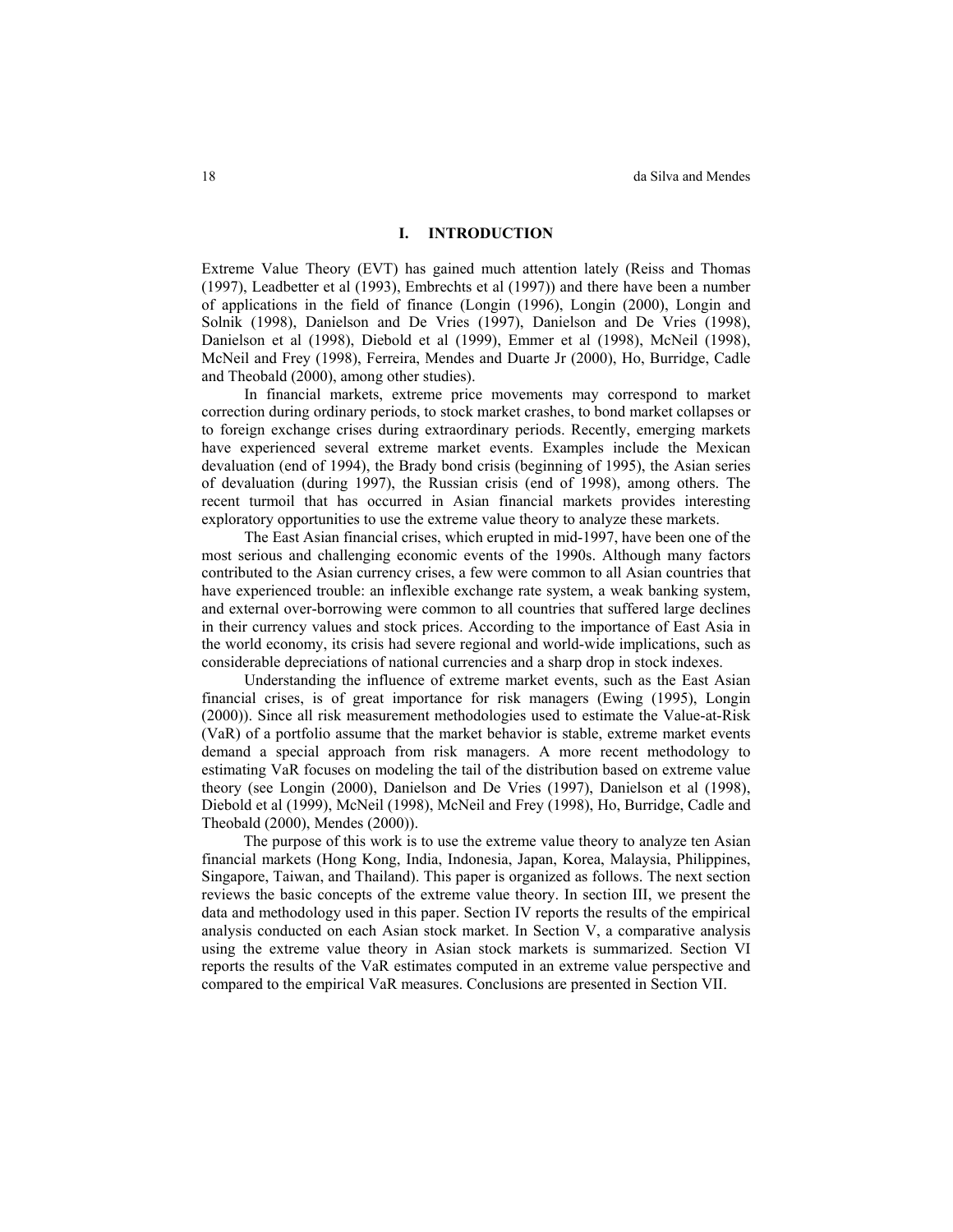#### **II. EXTREME VALUE THEORY**

The purpose of this section is to briefly discuss the statistical behavior of extremes. Extreme value theory gives some interesting results about the statistical distribution of extreme returns. In particular, the limiting distribution of extreme returns observed over a long time period is largely independent of the distribution of returns itself.

Let  $R_1, R_2, \ldots, R_n$  be a sample of independent and identically distributed returns observed over n basic time-intervals. Extremes are defined as the minimum and the maximum of the n random variables  $R_1, R_2, \ldots, R_n$ . Let  $Y_n$  denote the maximum observed over n trading intervals:  $Y_n = Max(R_1, R_2, ..., R_n)$  and  $Z_n$  the minimum observed over n trading intervals:  $Z_n = Min(R_1, R_2, ..., R_n)$ . The remainder of this section presents theoretical results for the maximum only, since the results for the minimum can be directly deduced from those of the maximum by transforming the random variable R into -R. Assuming  $R_t$  is independent with common distribution function  $F_R$ , the exact distribution of the maximum  $Y_n$  is given by:

$$
F_{Yn}(r) = (F_R(r))^n
$$
 (1)

In practice, the distribution of returns is not precisely know and, therefore, neither is the exact distribution of maximal returns. From the equation above, it can be concluded that the limiting distribution of  $Y_n$  obtained by letting n tend to infinity is degenerate (see Embrechts et al (1997)).

In order to find a non-degenerate distribution, the maximum  $Y_n$  is reduced with a scale parameter  $\sigma_n$  and a location parameter  $\mu_n$  such that the distribution of the standardized maxima  $(Y_n - \mu_n)/\sigma_n$  is non-degenerate. According to the Fisher and Tippett (1928) Theorem, if a non-degenerate distribution  $F<sub>Y</sub>$  exists, it must be of the type of one of the three standard extreme value distributions:

1. The Gumbel distribution, defined as

$$
F_Y(y) = \exp\{-\exp\{-y\}\} \ y \in \Re \tag{2}
$$

2. The Fréchet (k) distribution, defined for  $k > 0$  as

$$
F_Y(y;k) = \exp\{-y^k\} \text{ if } y > 0
$$
  
= 0 if y < 0 (3)

3. The Weibull (k) distribution, defined for  $k < 0$  as

FY(y;k) = exp{-(-y)-k} if y < 0 (4) = 0 if y > 0

The shape parameter k is related to the weight of the tail of the distribution  $F_Y$ . Jenkinson (1955) proposed a one-parameter representation for the three limit distributions. It is called the Generalized Extreme Value (GEV) distribution, given by: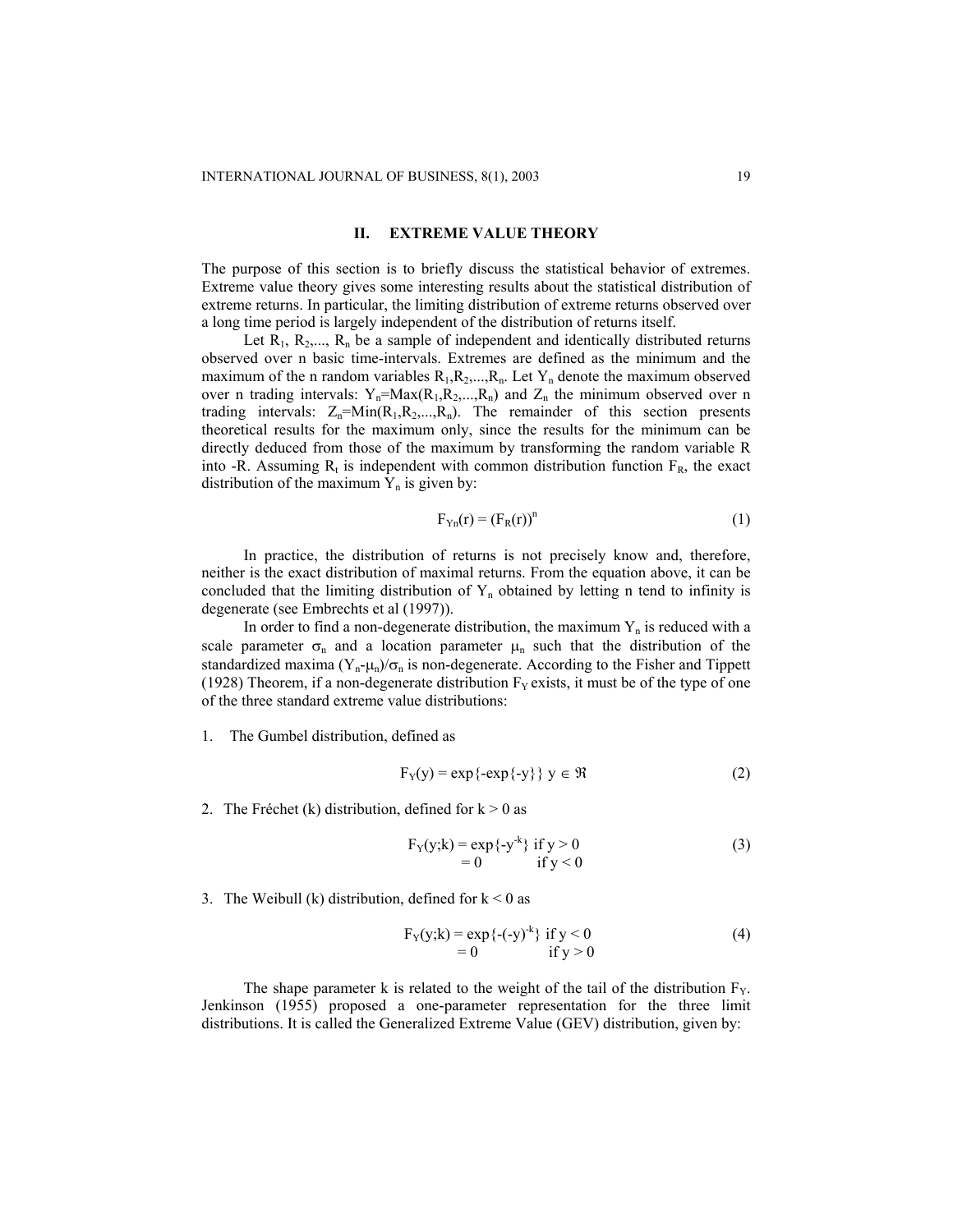$$
F_Y(y;\tau) = \exp\{- (1-\tau y)^{1/\tau}\} \text{ if } \tau \neq 0
$$
  
=  $\exp\{-\exp(-y)\} \text{ if } \tau = 0$  (5)

where 1-τy > 0. The tail index  $\tau$  is such that  $\tau = -1/k$ . The Gumbel, the Fréchet and the Weilbull distributions are respectively related to  $\tau = 0$ , to  $\tau < 0$ , and to  $\tau > 0$ . The Gumbel distribution is reached for thin-tailed return distributions such as the normal or log-normal distributions. The Fréchet distribution is obtained for fat-tailed distributions of returns such as the t-Student and stable Paretian distributions. Finally, the Weilbull distribution is obtained when the distribution of returns has no tail.

The GEV distribution was used to analyze the tails of the distributions (minimum and maximum) of the Asian stock market indexes. The extremes were selected as the maximum and the miminum over four disjoint periods of size n: one month (n=21), two months (n=42), three months (n=63) and six months (n=126). We use the L-moments procedure (Greenwood et al (1979), Hosking (1990), Hosking and Wallis (1997)) to obtain the shape parameter  $\tau$ , the scale parameter  $\sigma$  and the location parameter  $\mu$  of the GEV distribution of each Asian stock market index.

The L-moments estimates are obtained by equating the sample L-moments to the corresponding population quantiles. They are convenient computationally efficient estimators, and for several distributions they yield closed form expressions. According to Hosking et al (1985) and Hosking and Wallis (1987), for small and moderate sample sizes, the L-moments estimators are more efficient than maximum likelihood. Their exact distribution is difficult to derive, but large-sample approximations can be obtained by asymptotic theory.

#### **III. CHARACTERIZING ASIAN EMERGING MARKETS**

Our sample consists of the largest capitalization markets in Asia, divided in 7 emerging markets (India, Indonesia, Korea, Malaysia, Philippines, Taiwan, and Thailand) and 3 major markets (Hong Kong, Japan, and Singapore). The Japanese market, the largest Asian market by the end of 1998, is 5 times smaller than the US market (see Table 1). The total market capitalization of Asian emerging markets was 35% of the emerging market capitalization, and the market capitalization of Asian major markets was 11% of the developed market capitalization according to the IFC (1999). The market capitalization of Asian stock markets (including emerging and developed markets) represented 13% of the world's total market capitalization.

The daily index levels for our sample were obtained from the first day in January 1990 through December 1999. The series of returns were collected from the Datastream database. Specifically, the data consists of the closing daily levels of the Hang Seng (Hong Kong), Bombay Sensitivity Index (India), Jakarta Stock Exchange Composite Index (Indonesia), Nikkei Average (Japan), Seoul Composite Index (Korea), Kuala Lumpur Composite Index (Malaysia), Manila Composite Index (Philippines), Singapore Straits Industrial (Singapore), Taipei Weighted Price Index (Taiwan), and Bangkok S.E.T. Index (Thailand).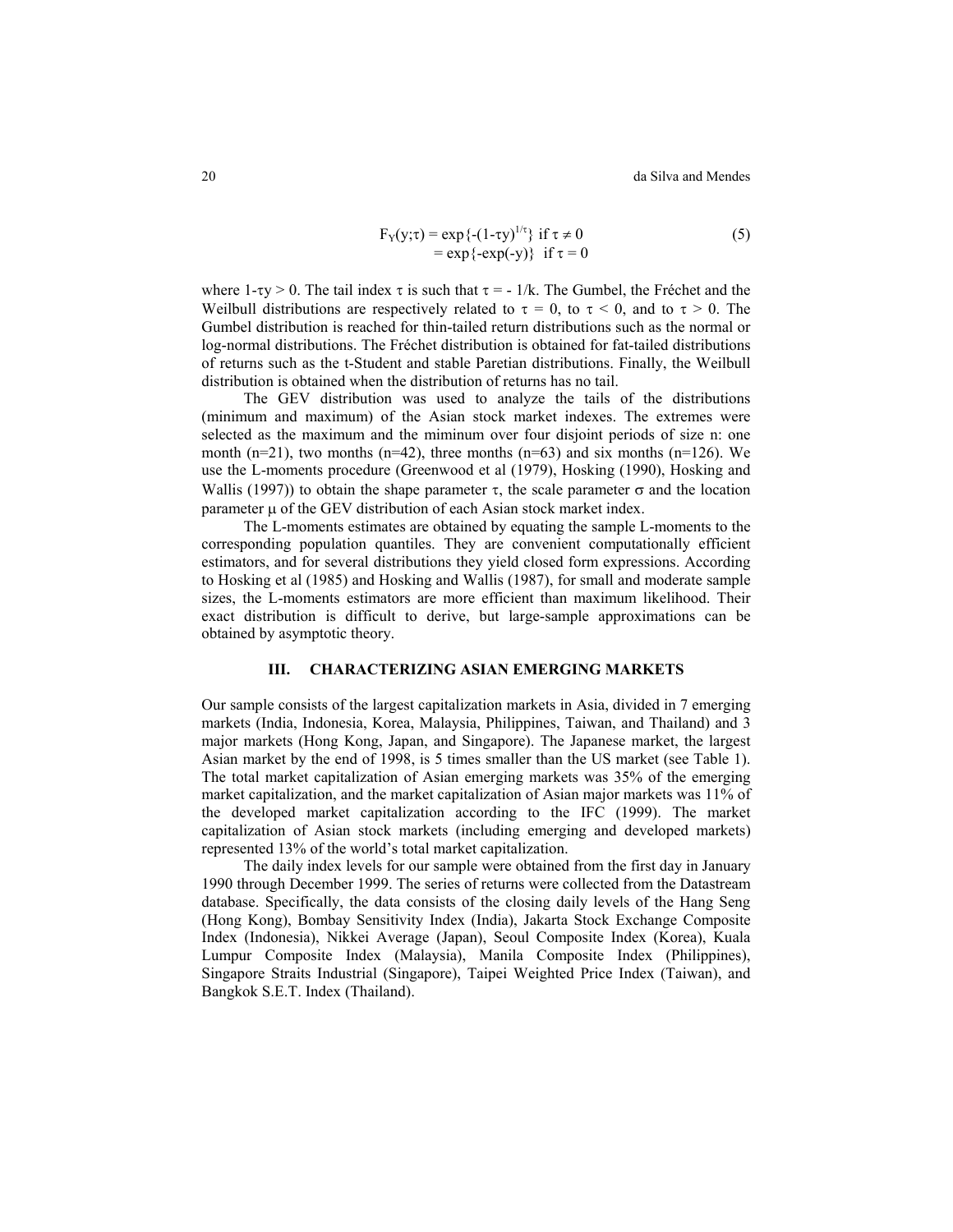| Market                  | Market Capitalization<br>(in US\$ Billion) |
|-------------------------|--------------------------------------------|
|                         |                                            |
| <b>Emerging Markets</b> |                                            |
| India                   | 105.2                                      |
| Indonesia               | 221                                        |
| Korea                   | 114.6                                      |
| Malaysia                | 98.6                                       |
| Philippines             | 35.3                                       |
| Taiwan                  | 260.0                                      |
| Thailand                | 34.9                                       |
| <b>Major Markets</b>    |                                            |
| Hong Kong               | 343.4                                      |
| Japan                   | 2,495.8                                    |
| Singapore               | 94.5                                       |
| US                      | 13,451.0                                   |

|                                           | Table 1 |  |
|-------------------------------------------|---------|--|
| Asian markets profile as of December 1998 |         |  |

Source: Emerging Markets Factbook, International Finance Corporation, 1999.

We computed daily logarithmic returns in local currency for each Asian stock market index. Our data is summarized in Table 2. Asian emerging markets are much more volatile than developed markets, as measured by their standard deviations of returns. The statistics for the Asian stock indexes suggest a heavy tailed and slightly skewed to the right distribution, indicating departure from the normal distribution. This is confirmed by the Jarque-Bera test, which rejects the null hypothesis of normality at the 1% level.

# **IV. RESULT ANALYSIS FOR EACH ASIAN STOCK MARKET INDEX**

## **A. Hong Kong**

Table 3 shows the L-moments estimates of the GEV parameters ( $\mu$ ,  $\sigma$ , and  $\tau$ ) for samples of selected minima and maxima grouped monthly, bimonthly, quarterly and semi-annually in Hong Kong. As we can see from Table III, all tail index values (τ) have been estimated as a negative number, suggesting that the minima and maxima should follow a Fréchet distribution, which is consistent with the findings of other studies of financial time series return data (Danielson and De Vries (1997), Longin (1996, 2000), McNeil (1998), Ferreira, Mendes and Duarte Jr. (2000), Ho, Burridge, Cadle Theobald (2000)).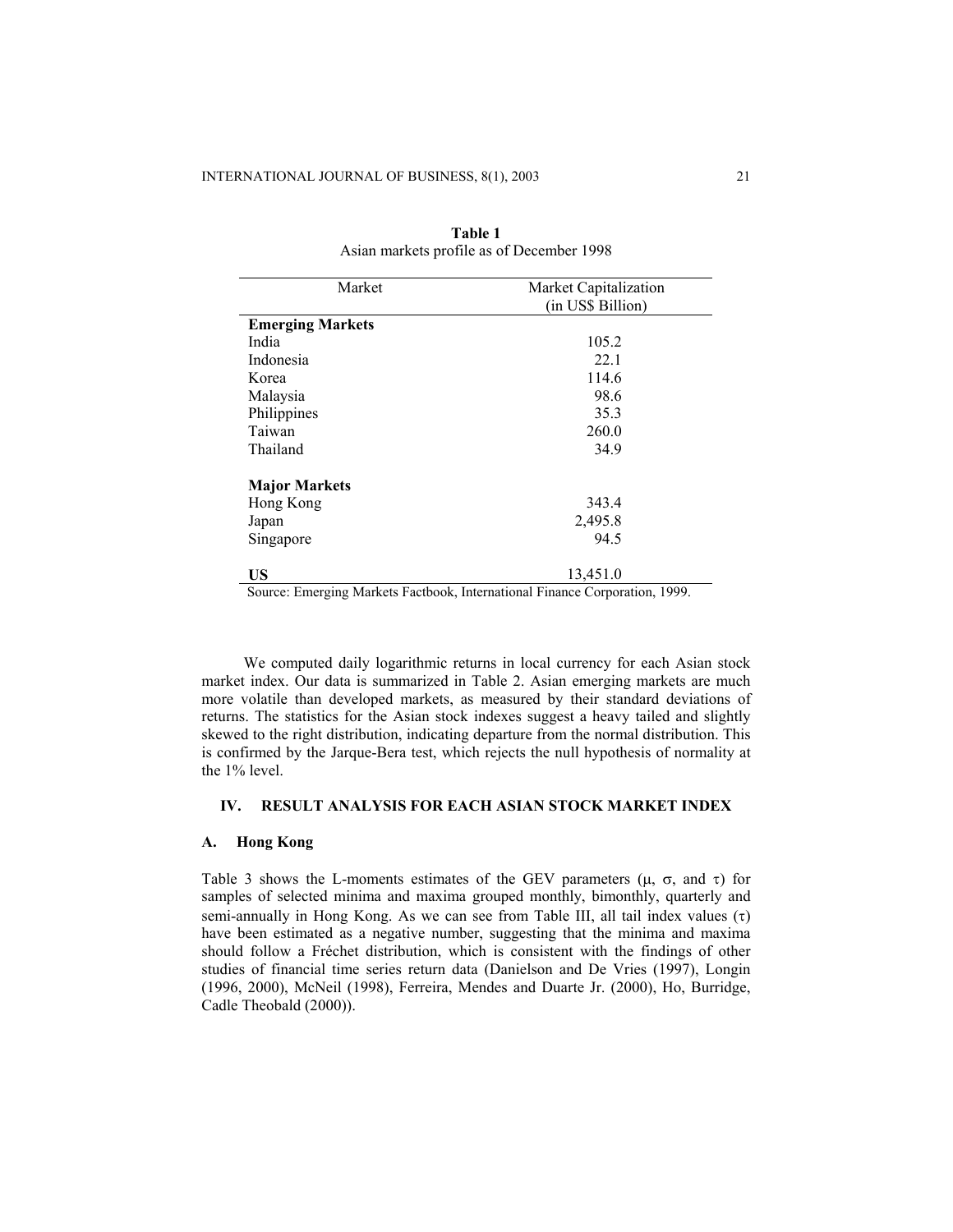| Market                           | Mean                                    | $\frac{3}{2}$                             | Nin                                       | $\frac{1\%}{\text{Quantile}}$                                         | $1st$<br>Quartile       | Median                     | $3rd$<br>Quartile         | 99%<br>Quartile                                   | Max                                             | Skewness                                | Kurtosis                                | Jarque<br>Bera                |
|----------------------------------|-----------------------------------------|-------------------------------------------|-------------------------------------------|-----------------------------------------------------------------------|-------------------------|----------------------------|---------------------------|---------------------------------------------------|-------------------------------------------------|-----------------------------------------|-----------------------------------------|-------------------------------|
| Panel A: Asian Emerging Market   |                                         |                                           |                                           |                                                                       |                         |                            |                           |                                                   |                                                 |                                         |                                         |                               |
| India                            |                                         |                                           |                                           |                                                                       |                         |                            |                           |                                                   |                                                 |                                         |                                         |                               |
| ndonesia                         | 0.02<br>0.03 0.03 0.03<br>0.03 0.03 0.0 | $\frac{88}{1.58}$<br>1.58<br>1.75<br>1.75 | 13.66<br>12.73<br>11.60<br>19.73.19.19.11 | 4 4 4 4 4 6 4<br>8 6 5 6 7 8 9 9<br>8 9 9 9 9 9 9 9                   | 8<br>8884683<br>9884683 |                            | 0.52<br>0.52<br>0.0000000 | 4 4 5 5 5 6 5<br>6 4 5 5 6 5 6 6<br>6 6 4 5 6 6 6 | 18.90<br>11.00.82<br>11.00.00.57<br>20.00.11.36 | 36<br>0.0.136<br>0.0.0.38<br>0.0.0.0.38 | 8<br>8 3 3 5 5 8 8 9<br>8 1 4 7 4 9 9 9 | 8*<br>0.14*<br>0.12*<br>0.12* |
|                                  |                                         |                                           |                                           |                                                                       |                         |                            |                           |                                                   |                                                 |                                         |                                         |                               |
|                                  |                                         |                                           |                                           |                                                                       |                         |                            |                           |                                                   |                                                 |                                         |                                         |                               |
| Korea<br>Malaysia<br>Philippines |                                         |                                           |                                           |                                                                       |                         |                            |                           |                                                   |                                                 |                                         |                                         |                               |
| Taiwan                           |                                         |                                           |                                           |                                                                       |                         |                            |                           |                                                   |                                                 |                                         |                                         |                               |
| Thailand                         |                                         |                                           |                                           |                                                                       |                         |                            |                           |                                                   |                                                 |                                         |                                         |                               |
| <b>Panel B: Asian Major</b>      |                                         | Markets                                   |                                           |                                                                       |                         |                            |                           |                                                   |                                                 |                                         |                                         |                               |
| Hong Kong                        |                                         |                                           |                                           |                                                                       |                         |                            |                           |                                                   |                                                 |                                         |                                         |                               |
|                                  | 0.03<br>0.09<br>0.0                     | <b>9583</b><br>158                        | $\frac{14.73}{7.49}$                      | $\frac{3}{4}$ $\frac{3}{4}$ $\frac{3}{4}$ $\frac{3}{4}$ $\frac{3}{4}$ | 350<br>950<br>950       | $0.06$<br>$0.02$<br>$0.01$ | 0.61<br>0.73<br>0.61      | $rac{6}{4}$ $rac{2}{3}$ $rac{8}{3}$               | 17.25<br>12.43<br>14.87                         | $0.38$<br>$0.48$                        | $1.29$<br>$4.29$<br>$12.73$             | *ۋ0:<br>3.06*<br>3.05         |
| Japan<br>Singapore               |                                         |                                           |                                           |                                                                       |                         |                            |                           |                                                   |                                                 |                                         |                                         |                               |

Table 2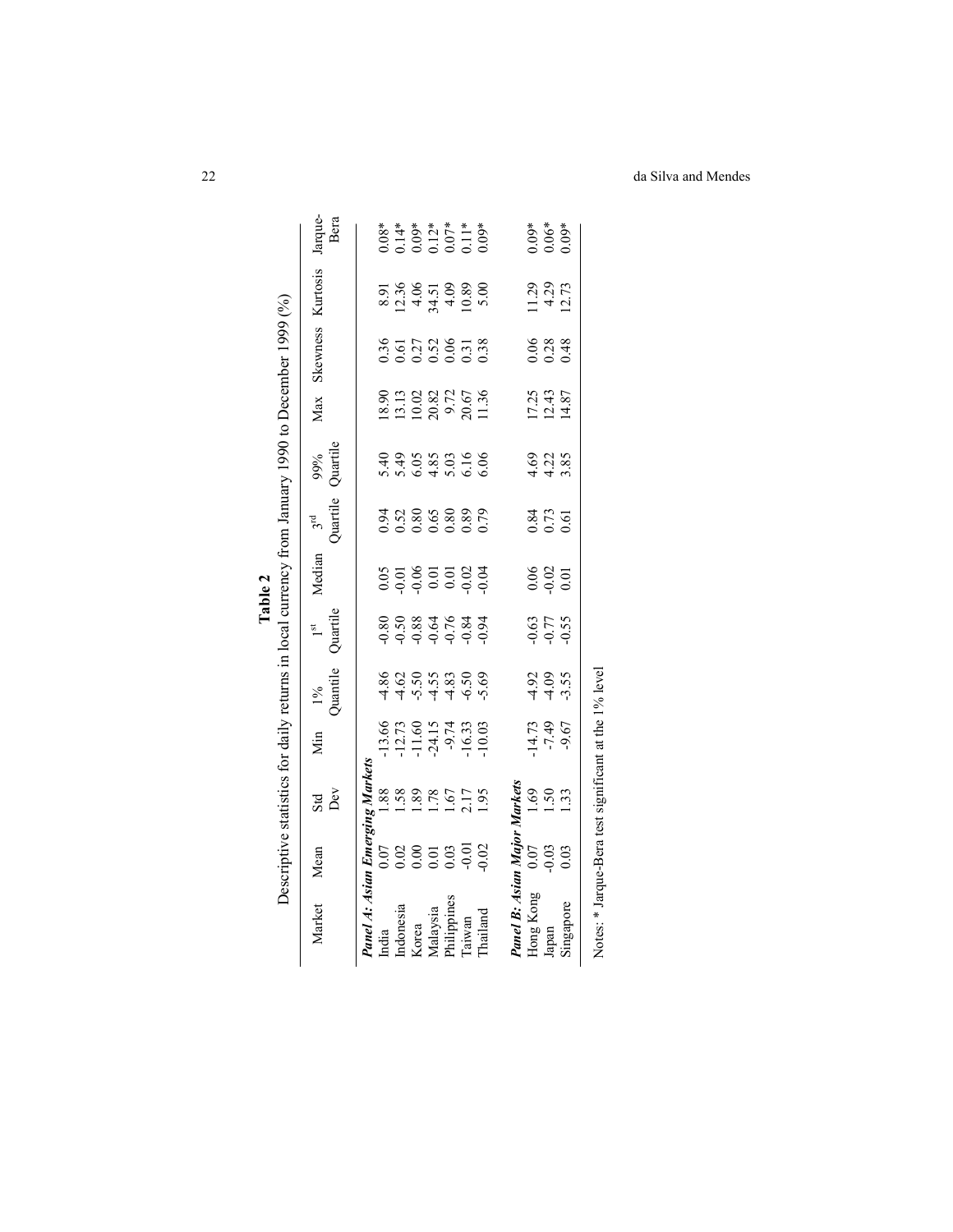|                           |         |          |         | Sherman Statistic | <b>Hosking Statistic</b> |
|---------------------------|---------|----------|---------|-------------------|--------------------------|
| Period of Time            | μ       | $\sigma$ | τ       | (p-value)         | (p-value)                |
|                           |         |          |         |                   |                          |
| <b>A. Minimal Returns</b> |         |          |         |                   |                          |
| Monthly                   | $-1.92$ | 1.07     | $-0.27$ | $-2.37(99.1\%)$   | $-3.91 \approx (0.1\%)$  |
| Bimonthly                 | $-2.50$ | 1.35     | $-0.25$ | $-1.75(96.1\%)$   | $-2.56(0.5\%)$           |
| Ouarterly                 | $-2.85$ | 1.48     | $-0.27$ | $0.11(45.4\%)$    | $-2.32(1.0\%)$           |
| Semi-annually             | $-4.10$ | 2.18     | $-0.12$ | $0.32(37.5\%)$    | $-0.70(24.1\%)$          |
| <b>B. Maximal Returns</b> |         |          |         |                   |                          |
| Monthly                   | 2.18    | 0.98     | $-0.32$ | $-1.17(88.0\%)$   | $-4.61 \approx 0.1\%$    |
| Bimonthly                 | 2.75    | 1.21     | $-0.30$ | $0.55(29.1\%)$    | $-3.05(0.1\%)$           |
| Quarterly                 | 3.14    | 1.45     | $-0.29$ | $0.28(39.1\%)$    | $-2.45(0.7%)$            |
| Semi-annually             | 3.79    | 1.55     | $-0.37$ | 0.97(16.7%)       | $-2.20(1.4\%)$           |

**Table 3**  L-moments estimates and goodness-of-fit statistics for Hong Kong

The goodness-of-fit of the asymptotic behavior of the distribution of extremes is evaluated using the Sherman (1957) test, which compares the probability given by the asymptotic distribution to the observed frequency used as a proxy of the exact distribution. In the case of Hong Kong, for all data sets, the hypothesis that the data follow a GEV distribution cannot be rejected at the 1% level. These results support the use of the GEV distribution when analyzing extreme market events in Hong Kong.

According to Hosking et al (1985), we computed the Hosking test statistic in order to test if the tail index values  $(\tau)$  are significantly different from zero. Significant positive values of the Hosking statistic imply rejection of the null hypothesis that the minima and maxima follow a Gumbel distribution  $(τ=0)$  in favor of a Weibull distribution. On the other hand, significant negative values of the Hosking statistic imply rejection of the null hypothesis in favor of a Fréchet distribution.

The results, except for the semi-annually data, suggest that the minima and the maxima follow a Fréchet distribution at the 1% significance level. Figure 1 displays the adequacy of the Fréchet distribution for the monthly minima and maxima. The graphical evidence supports the goodness-of-fit results previously obtained. The final conclusion of the analysis of the Hang Seng Index daily returns is that the minima and the maxima follow a Fréchet distribution.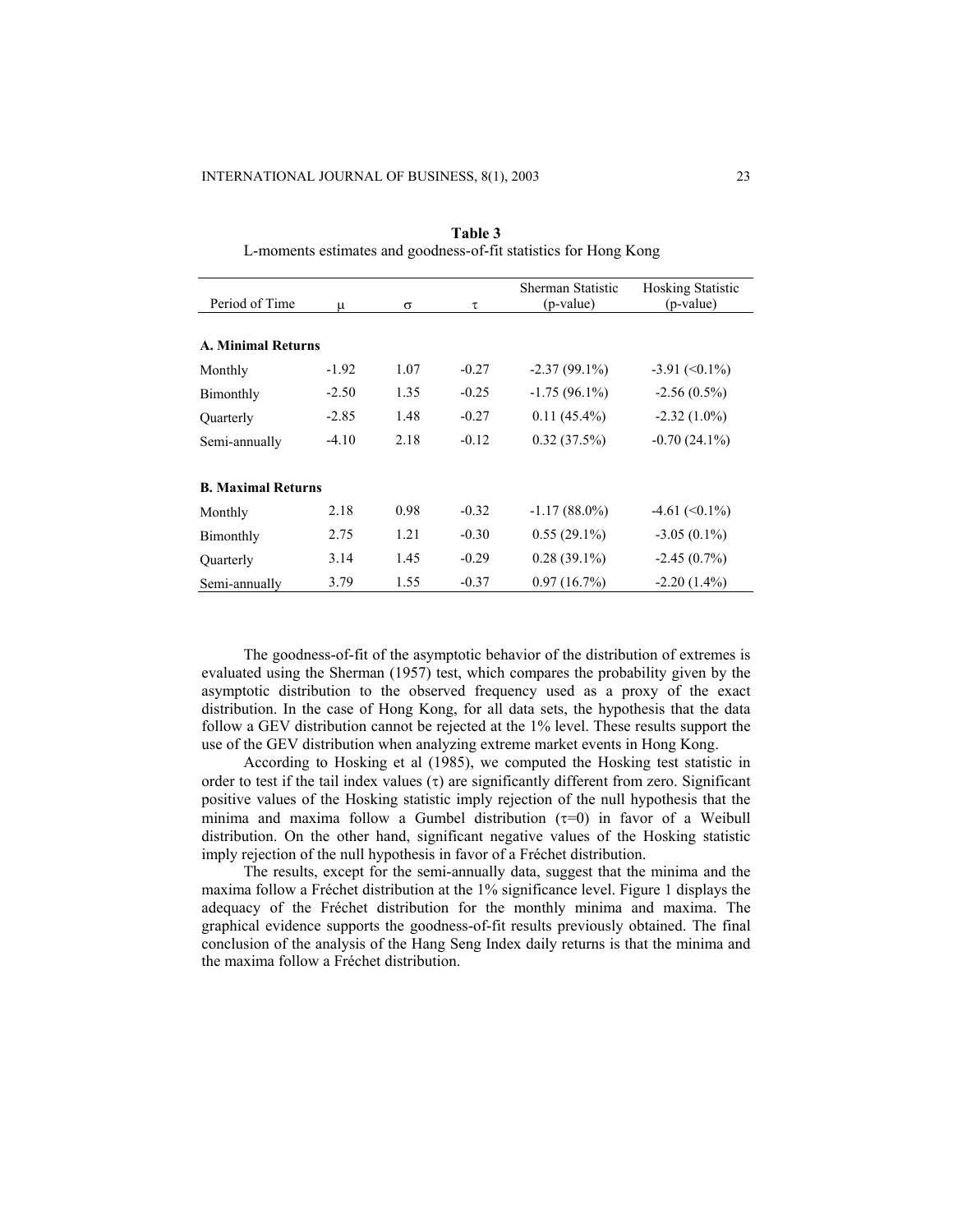# **Figure 1**

Histogram with the estimated GEV density for the Hang Seng Index (Hong Kong)



**Table 4** L-moments estimates and goodness-of-fit statistics for India

| μ                         | $\sigma$ | τ       | Sherman Statistic<br>(p-value) | <b>Hosking Statistic</b><br>(p-value) |
|---------------------------|----------|---------|--------------------------------|---------------------------------------|
| <b>A. Minimal Returns</b> |          |         |                                |                                       |
| $-2.39$                   | 1.14     | $-0.25$ | $0.96(16.8\%)$                 | $-3.66 \approx 0.1\%$                 |
| $-3.19$                   | 1.37     | $-0.24$ | $1.74(4.1\%)$                  | $-2.44(0.7%)$                         |
| $-3.50$                   | 1.64     | $-0.18$ | 0.37(35.7%)                    | $-1.50(6.7\%)$                        |
| $-4.57$                   | 2.28     | $-0.06$ | $-1.98(97.6%)$                 | $-0.36(35.8\%)$                       |
| <b>B. Maximal Returns</b> |          |         |                                |                                       |
| 2.75                      | 1.28     | $-0.21$ | $1.34(9.1\%)$                  | $-2.99(0.1\%)$                        |
| 3.42                      | 1.43     | $-0.24$ | $0.86(19.4\%)$                 | $-2.48(0.7%)$                         |
| 3.81                      | 1.48     | $-0.28$ | 0.37(35.7%)                    | $-2.38(0.9\%)$                        |
| 4.48                      | 1.84     | $-0.28$ | $-0.29(61.5%)$                 | $-1.65(4.9\%)$                        |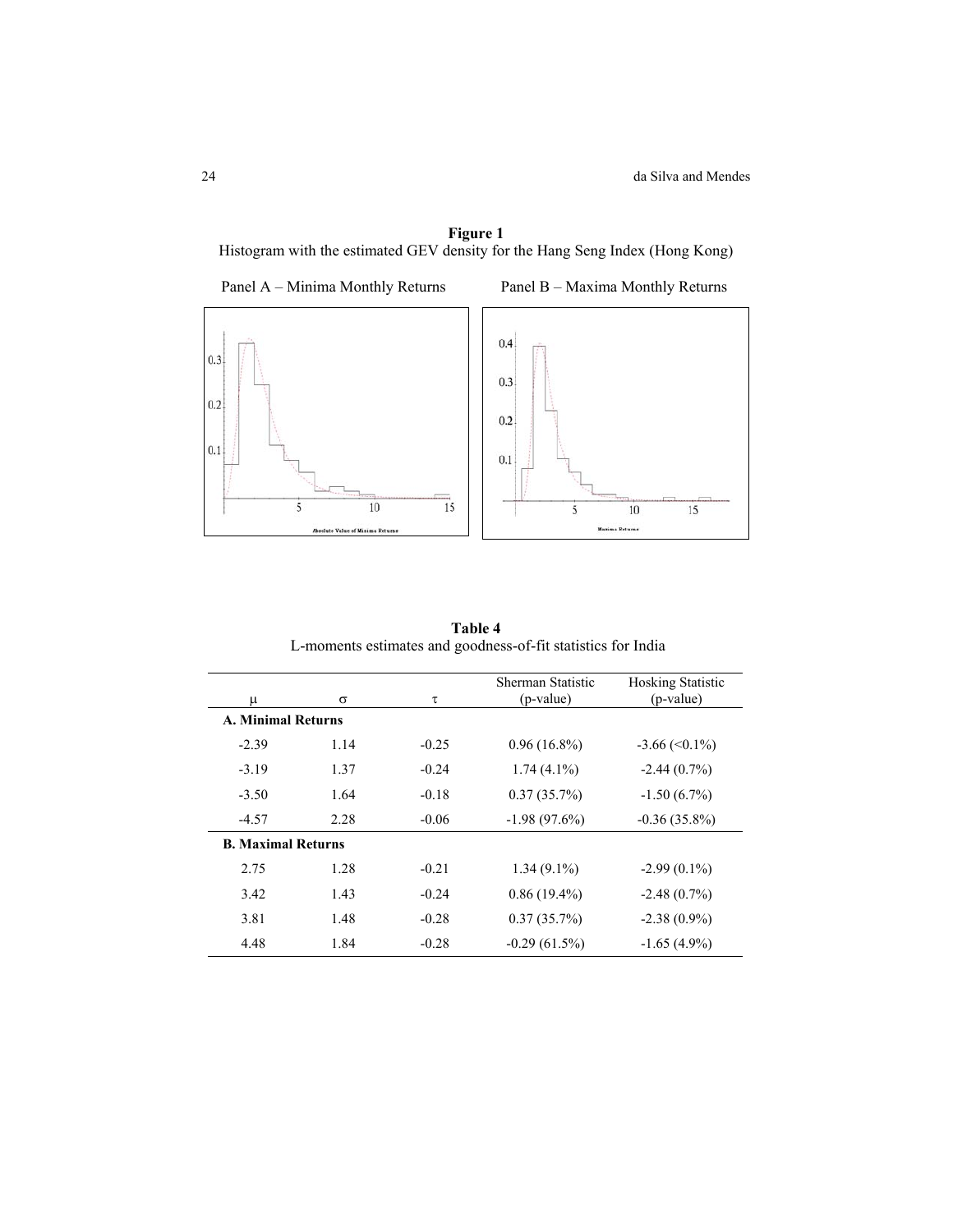#### **B. India**

Table 4 shows the L-moments estimates of the GEV parameters for the minima and the maxima in India. The Sherman statistic indicates that for all data sets the hypothesis that data follow a GEV distribution cannot be rejected at the 1% level. The Hosking statistic show statistical evidence that the monthly and bimonthly minimum returns follow a Fréchet distribution, the quarterly and semi-annually minimum returns follow a Gumbel distribution, and maximal returns, except for the semi-annually data, follow a Fréchet distribution.

Figure 2 displays the adequacy of the Fréchet distribution for the monthly minima and maxima. The graphical evidence supports the goodness-of-fit results previously obtained.

# **Figure 2**  Histogram with the estimated GEV density for the Bombay Sensitivity Index (India**)**



#### **C. Indonesia**

Table 5 shows the L-moments estimates of the GEV parameters for the minima and the maxima in Indonesia. The Sherman statistic indicates that for all data sets the hypothesis that data follow a GEV distribution cannot be rejected at the 1% level. The Hosking statistic show statistical evidence that the monthly and bimonthly minimum and maximum returns follow a Fréchet distribution, and the quarterly and semiannually minimum and maximum returns follow a Gumbel distribution. The graphical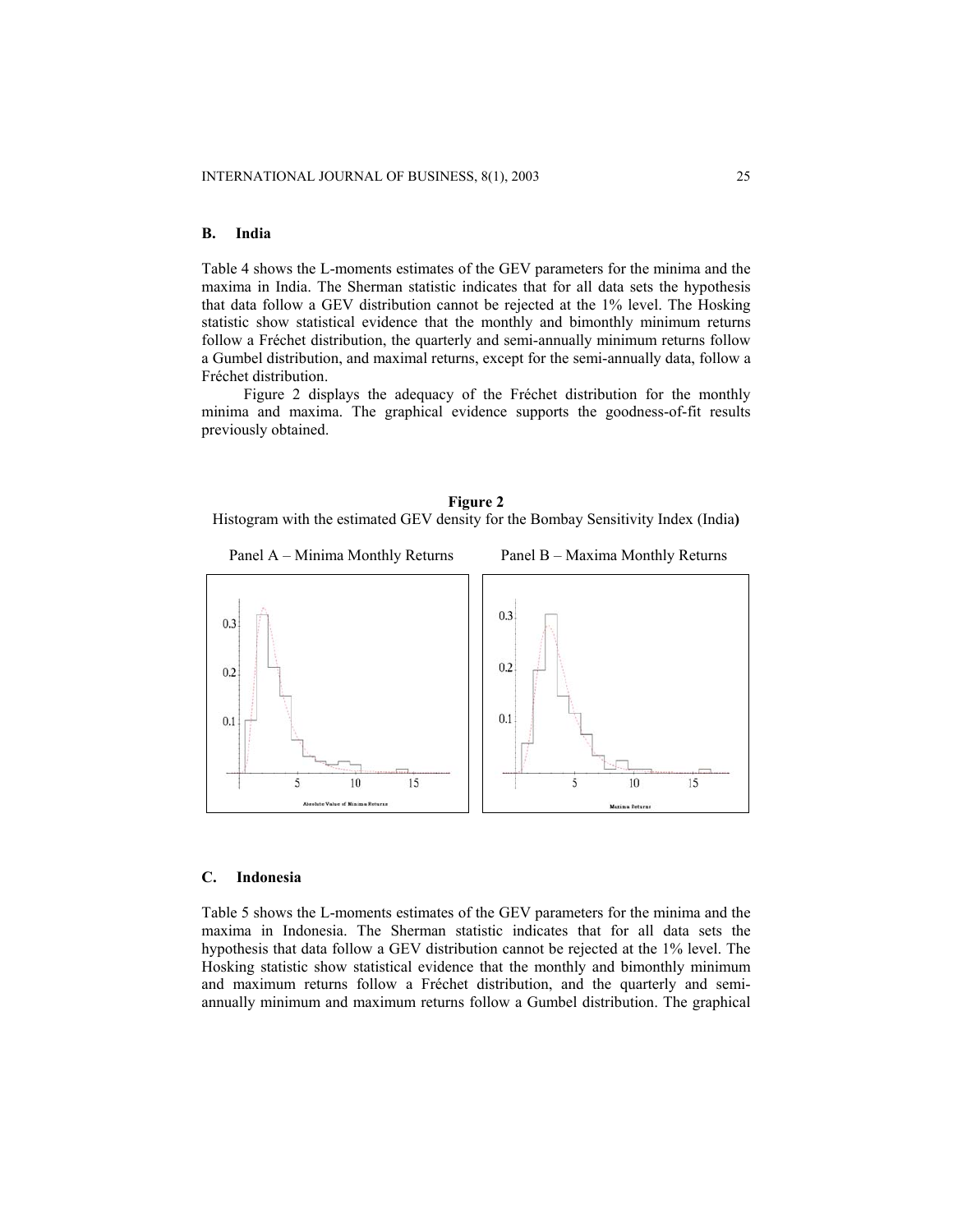evidence (for the sake of brevity the results are not reported) supports the goodness-offit results previously obtained.

| u                         | σ    | τ       | Sherman Statistic<br>(p-value) | <b>Hosking Statistic</b><br>(p-value) |
|---------------------------|------|---------|--------------------------------|---------------------------------------|
|                           |      |         |                                |                                       |
| <b>A. Minimal Returns</b> |      |         |                                |                                       |
| $-1.37$                   | 1.08 | $-0.30$ | $-0.87(80.7%)$                 | $-4.38 \approx (0.1\%)$               |
| $-1.95$                   | 1.45 | $-0.23$ | $-1.83(96.7%)$                 | $-2.34(0.9\%)$                        |
| $-2.38$                   | 1.62 | $-0.20$ | $-1.62(94.7%)$                 | $-1.71(4.4\%)$                        |
| $-3.06$                   | 1.93 | $-0.16$ | $-1.36(91.3%)$                 | $-0.93(17.6%)$                        |
| <b>B. Maximal Returns</b> |      |         |                                |                                       |
| 1.53                      | 1.20 | $-0.35$ | $0.72(23.5\%)$                 | $-5.05 \approx 0.1\%$                 |
| 2.08                      | 1.51 | $-0.30$ | $1.00(15.7\%)$                 | $-3.11(0.1\%)$                        |
| 2.65                      | 1.99 | $-0.24$ | $1.20(11.6\%)$                 | $-1.99(2.3\%)$                        |
| 3.47                      | 2.70 | $-0.13$ | $0.34(36.6\%)$                 | $-0.75(22.6%)$                        |

**Table 5**  L-moments estimates and goodness-of-fit statistics for Indonesia

#### **D. Japan**

Table 6 shows the L-moments estimates of the GEV parameters for the minima and the maxima in Japan. The Sherman statistic indicates that for all data sets, the hypothesis that data follow a GEV distribution cannot be rejected at the 1% level. The Hosking statistic show statistical evidence that the minimum and maximum returns, except the monthly maxima, follow a Gumbel distribution.

#### **E. Korea**

Table 7 shows the L-moments estimates of the GEV parameters for the minima and the maxima in Korea. The Sherman statistic indicates that for all data sets the hypothesis that data follow a GEV distribution cannot be rejected at the 1% level. The Hosking statistic show statistical evidence that the minima and maxima returns follow a Gumbel distribution.

# **F. Malaysia**

Table 8 shows the L-moments estimates of the GEV parameters for the minima and the maxima in Malaysia. The Sherman statistic indicates that for all data sets the hypothesis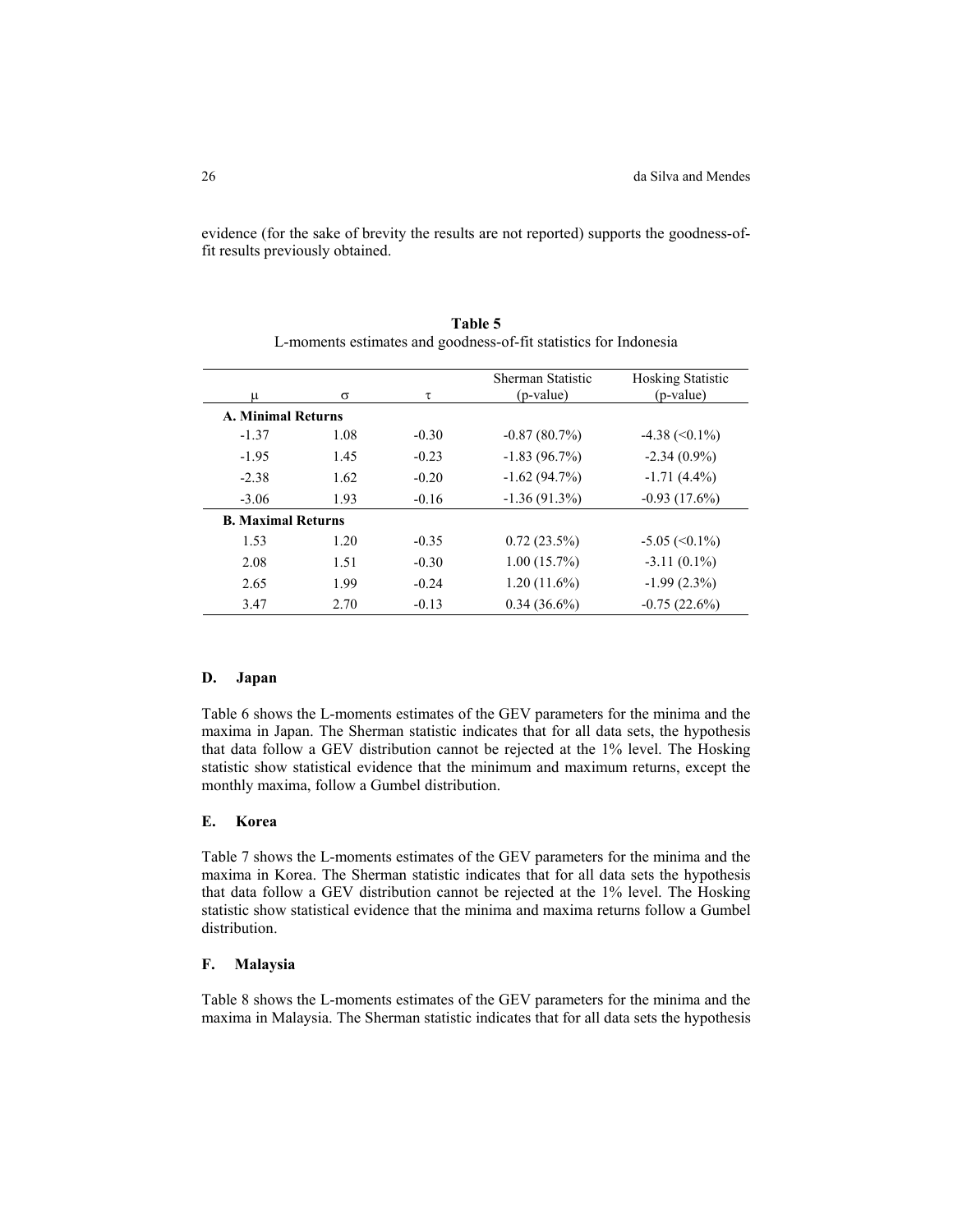that data follow a GEV distribution cannot be rejected at the 1% level. The Hosking statistic show statistical evidence that the minima and maxima returns follow a Fréchet distribution.

|                           |      |         | Sherman Statistic | <b>Hosking Statistic</b> |
|---------------------------|------|---------|-------------------|--------------------------|
| $\mu$                     | σ    | τ       | (p-value)         | (p-value)                |
| <b>A. Minimal Returns</b> |      |         |                   |                          |
| $-2.11$                   | 1.10 | $-0.03$ | $-0.69(75.4\%)$   | $-0.44(33.1\%)$          |
| $-2.69$                   | 1.25 | 0.03    | $-3.03(99.9\%)$   | $0.31(62.2\%)$           |
| $-3.16$                   | 1.36 | 0.10    | $-2.91(99.8\%)$   | $0.84(80.0\%)$           |
| $-3.94$                   | 1.47 | 0.19    | $-1.36(91.3%)$    | $1.13(87.1\%)$           |
| <b>B. Maximal Returns</b> |      |         |                   |                          |
| 2.15                      | 1.07 | $-0.18$ | $-1.45(92.6%)$    | $-2.63(0.4\%)$           |
| 2.85                      | 1.33 | $-0.12$ | $0.83(20.4\%)$    | $-1.24(10.8\%)$          |
| 3.55                      | 1.37 | $-0.08$ | 0.59(27.7%)       | $-0.67(25.0\%)$          |
| 4.40                      | 1.70 | $-0.02$ | $0.62(26.6\%)$    | $-0.12(45.3%)$           |

**Table 6**  L-moments estimates and goodness-of-fit statistics for Japan

| Table 7                                                      |  |
|--------------------------------------------------------------|--|
| L-moments estimates and goodness-of-fit statistics for Korea |  |

| μ                         | σ    | τ       | Sherman Statistic (p-<br>value) | <b>Hosking Statistic</b><br>(p-value) |
|---------------------------|------|---------|---------------------------------|---------------------------------------|
| <b>A. Minimal Returns</b> |      |         |                                 |                                       |
| $-2.25$                   | 1.25 | $-0.16$ | $-0.80(78.9%)$                  | $-2.27(1.1\%)$                        |
| $-2.80$                   | 1.54 | $-0.09$ | $-0.83(79.6\%)$                 | $-0.93(17.6%)$                        |
| $-3.27$                   | 1.55 | $-0.09$ | $-1.50(93.3\%)$                 | $-0.76(22.4\%)$                       |
| $-4.22$                   | 1.78 | $-0.06$ | $-1.14(87.3%)$                  | $-0.36(36.0\%)$                       |
| <b>B. Maximal Returns</b> |      |         |                                 |                                       |
| 2.58                      | 1.32 | $-0.14$ | $-0.34(63.2\%)$                 | $-2.04(2.1\%)$                        |
| 3.15                      | 1.48 | $-0.14$ | $0.40(34.4\%)$                  | $-1.44(7.4\%)$                        |
| 3.53                      | 1.50 | $-0.17$ | $1.10(13.6\%)$                  | $-1.43(7.6\%)$                        |
| 4.18                      | 1.61 | $-0.14$ | $-1.68(95.3\%)$                 | $-0.83(20.2\%)$                       |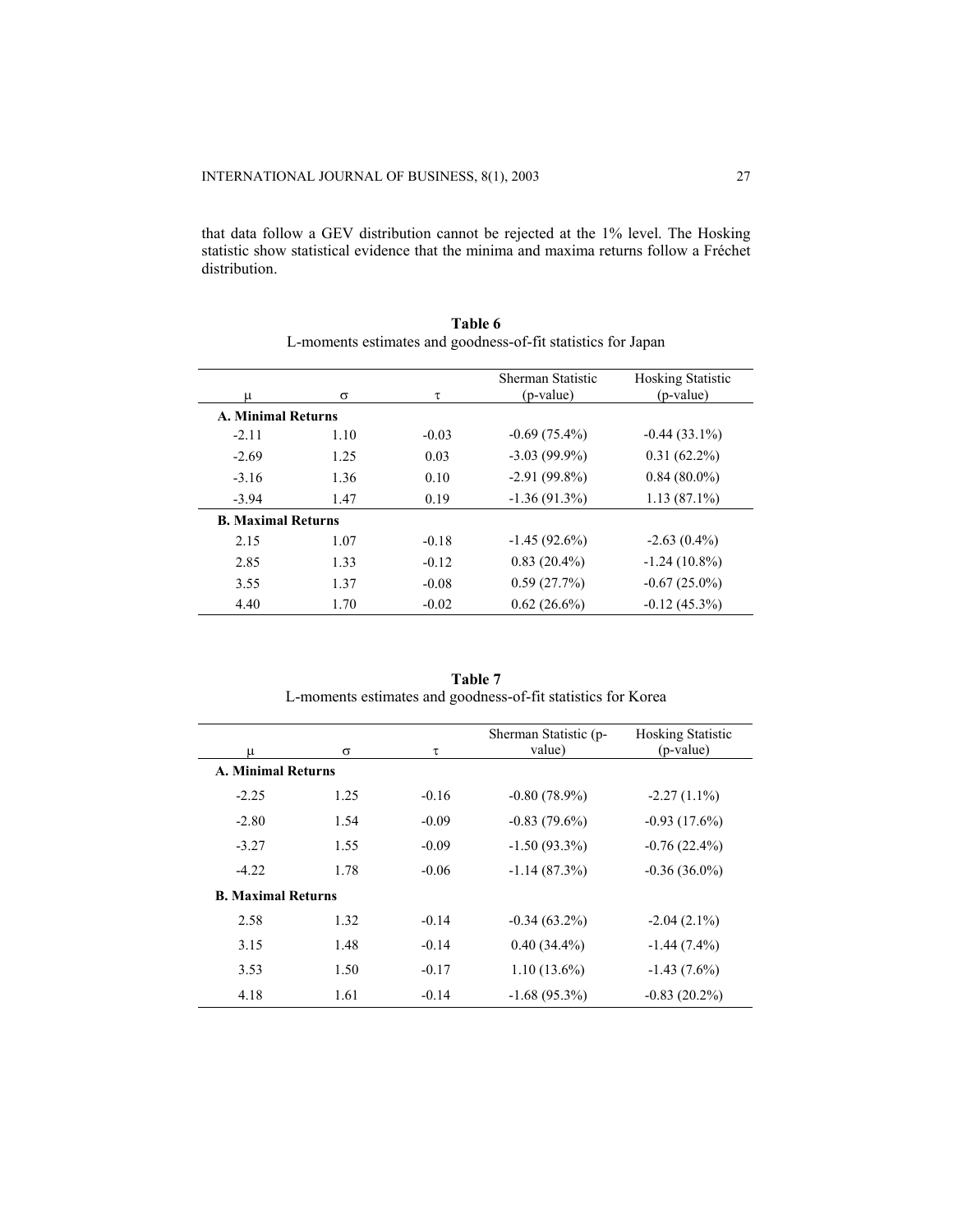| Period of Time            | μ       | $\sigma$ | τ       | Sherman Statistic<br>(p-value) | <b>Hosking Statistic</b><br>$(p-value)$ |
|---------------------------|---------|----------|---------|--------------------------------|-----------------------------------------|
| <b>A. Minimal Returns</b> |         |          |         |                                |                                         |
| Monthly                   | $-1.59$ | 1.01     | $-0.36$ | $1.41(7.9\%)$                  | $-5.18 \approx (0.1\%)$                 |
| Bimonthly                 | $-2.06$ | 1.19     | $-0.39$ | $-1.63(94.9\%)$                | $-4.06 \approx 0.1\%$                   |
| Ouarterly                 | $-2.34$ | 1.18     | $-0.45$ | $-0.54(70.6%)$                 | $-3.82 \approx (0.1\%)$                 |
| Semi-annually             | $-3.13$ | 1.47     | $-0.51$ | $-1.16(87.7%)$                 | $-3.02(0.1\%)$                          |
| <b>B. Maximal Returns</b> |         |          |         |                                |                                         |
| Monthly                   | 1.88    | 1.15     | $-0.36$ | $1.95(2.5\%)$                  | $-5.18 \approx (0.1\%)$                 |
| Bimonthly                 | 2.45    | 1.31     | $-0.41$ | $-0.55(70.8\%)$                | $-4.25 \approx (0.1\%)$                 |
| Quarterly                 | 2.77    | 1.59     | $-0.41$ | $-0.30(61.8\%)$                | $-3.49 \left( \leq 0.1\% \right)$       |
| Semi-annually             | 3.29    | 1.91     | $-0.47$ | $-1.09(86.3%)$                 | $-2.81(0.3\%)$                          |

**Table 8**  L-moments estimates and goodness-of-fit statistics for Malaysia

**Table 9**  L-moments estimates and goodness-of-fit statistics for Philippines

|                           |         |          |         | Sherman Statistic | <b>Hosking Statistic</b> |
|---------------------------|---------|----------|---------|-------------------|--------------------------|
| Period of Time            | μ       | $\sigma$ | τ       | (p-value)         | (p-value)                |
| <b>A. Minimal Returns</b> |         |          |         |                   |                          |
| Monthly                   | $-2.01$ | 1.24     | $-0.14$ | $0.36(36.1\%)$    | $-2.03(2.1\%)$           |
| Bimonthly                 | $-2.75$ | 1.47     | $-0.10$ | $-0.01(50.2\%)$   | $-1.04(14.9\%)$          |
| Ouarterly                 | $-3.14$ | 1.79     | $-0.02$ | $-0.88(81.1\%)$   | $-0.13(44.6\%)$          |
| Semi-annually             | $-4.28$ | 1.99     | 0.08    | $-1.34(91.0\%)$   | $0.48(68.5\%)$           |
| <b>B. Maximal Returns</b> |         |          |         |                   |                          |
| Monthly                   | 2.29    | 1.23     | $-0.12$ | $-0.40(65.4\%)$   | $-1.81(3.5\%)$           |
| Bimonthly                 | 2.98    | 1.36     | $-0.10$ | $-0.76(77.6%)$    | $-0.99(16.1\%)$          |
| Ouarterly                 | 3.49    | 1.50     | $-0.08$ | $-1.27(89.7%)$    | $-0.67(25.3%)$           |
| Semi-annually             | 4.33    | 1.86     | 0.02    | $-0.19(57.4\%)$   | 0.12(54.7%)              |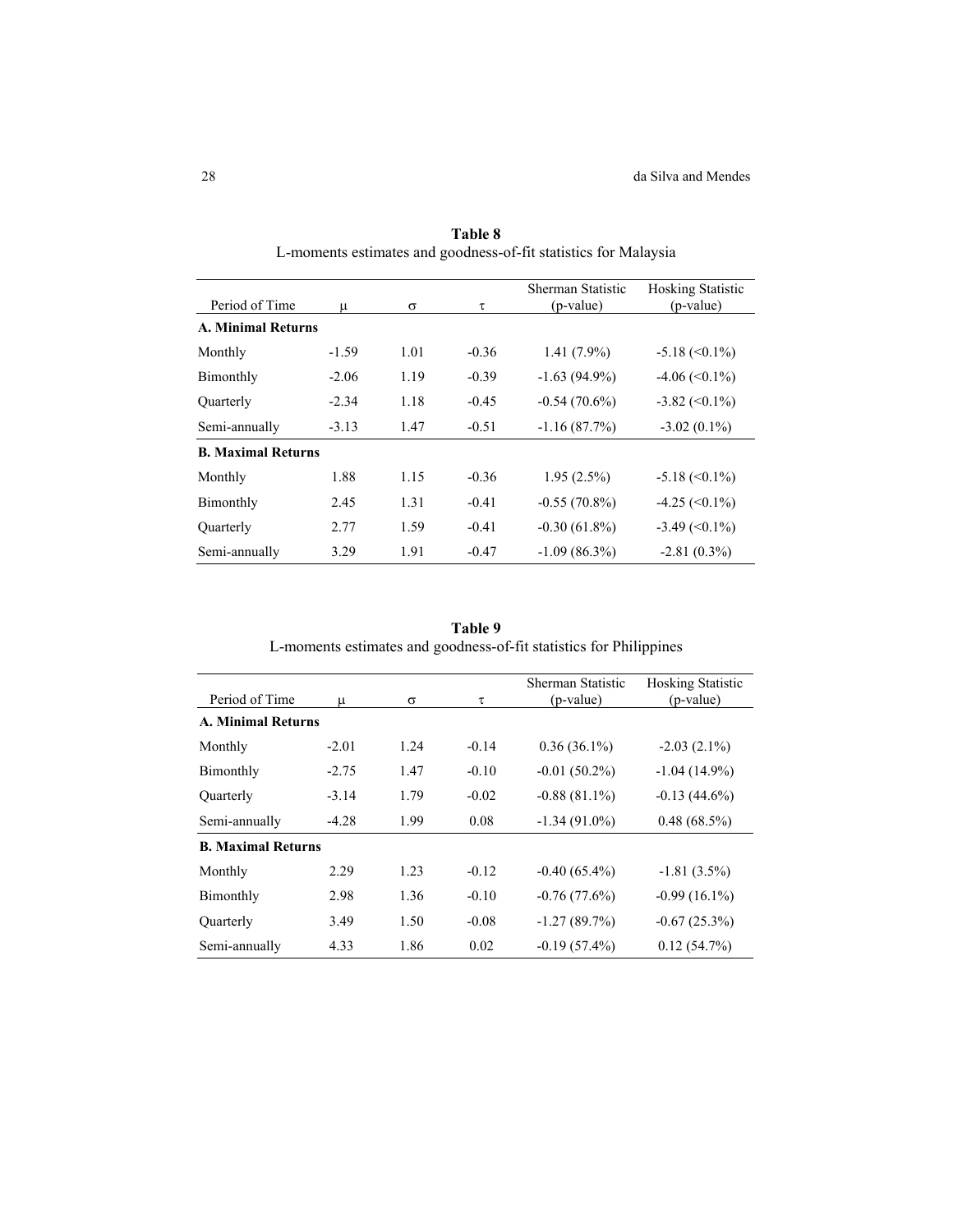# **G. Philippines**

Table 9 shows the L-moments estimates of the GEV parameters for the minima and the maxima in Philippines. The Sherman statistic indicates that for all data sets the hypothesis that data follow a GEV distribution cannot be rejected at the 1% level. The Hosking statistic show statistical evidence that the minima and maxima returns follow a Gumbel distribution.

# **H. Singapore**

Table 10 shows the L-moments estimates of the GEV parameters for the minima and the maxima in Singapore. The Sherman statistic indicates that for all data sets the hypothesis that data follow a GEV distribution cannot be rejected at the 1% level. The Hosking statistic show statistical evidence that the minima (except the semi-annually data) and the maxima follow a Fréchet distribution.

#### **I. Taiwan**

Table 11 shows the L-moments estimates of the GEV parameters for the minima and the maxima in Taiwan. The Sherman statistic indicates that for all data sets the hypothesis that data follow a GEV distribution cannot be rejected at the 1% level. The Hosking statistic show statistical evidence that the minima follow a Gumbel distribution, and the maxima (except the semi-annually data) follow a Fréchet distribution.

#### **J. Thailand**

Table 12 shows the L-moments estimates of the GEV parameters for the minima and the maxima in Thailand. The Sherman statistic indicates that for all data sets, except the monthly maximal returns, the hypothesis that data follow a GEV distribution cannot be rejected at the 1% level. The Hosking statistic show statistical evidence that the minimum and maximum returns (except the monthly maxima) follow a Gumbel distribution.

# **V. COMPARATIVE ANALYSIS OF EXTREME MARKET EVENTS IN ASIAN STOCK MARKETS**

In order to compare the results obtained for the ten Asian stock markets, we considered two questions: (a) what is the expected waiting time to observe a daily return below/above a given threshold value? (b) for a fixed period of time, what is the probability of observing at least one daily return below/above a specific threshold?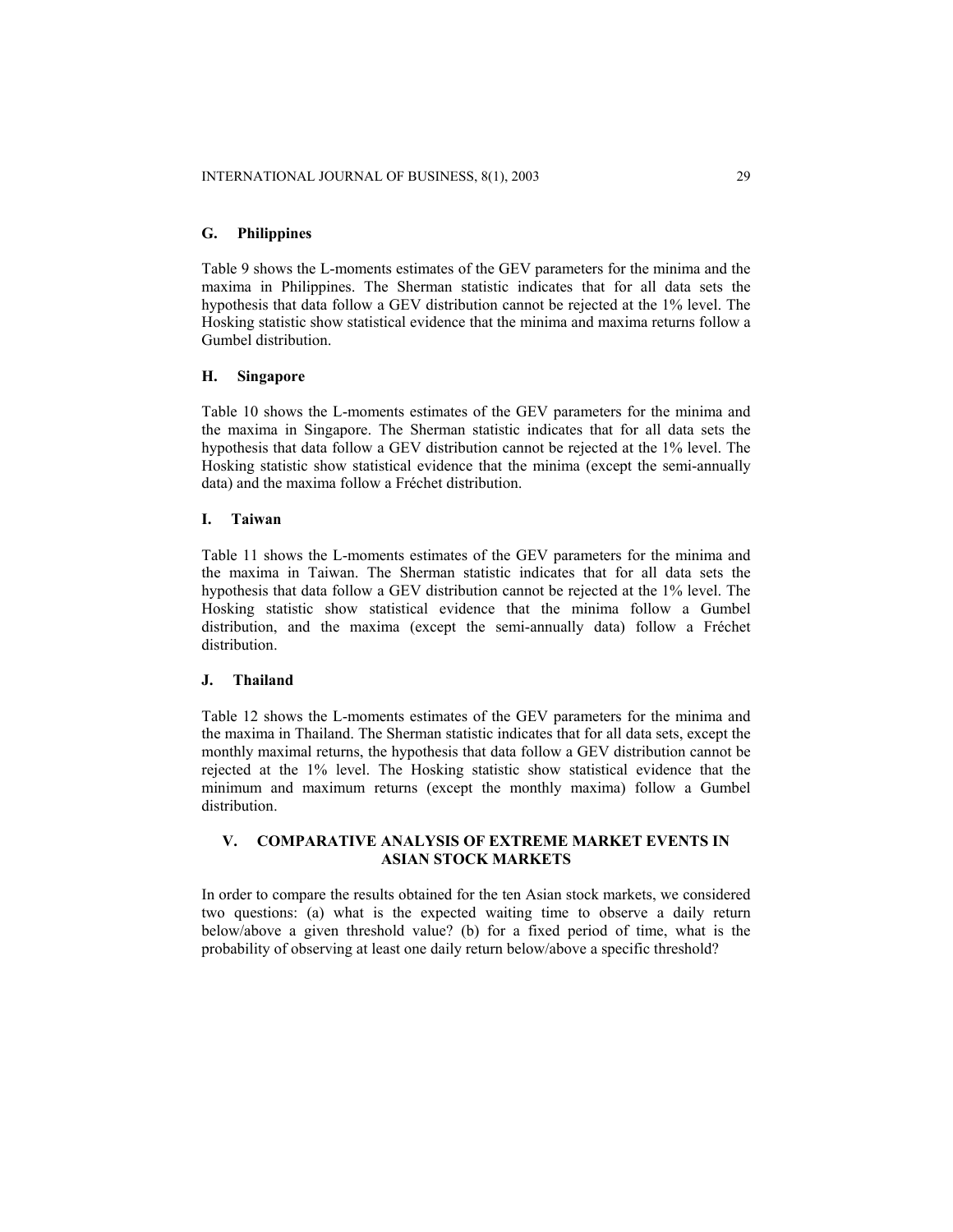| μ                         | $\sigma$ | τ       | Sherman Statistic<br>(p-value) | <b>Hosking Statistic</b><br>(p-value) |
|---------------------------|----------|---------|--------------------------------|---------------------------------------|
| <b>A. Minimal Returns</b> |          |         |                                |                                       |
| $-1.44$                   | 0.77     | $-0.30$ | $0.99(16.1\%)$                 | $-4.33 \approx (0.1\%)$               |
| $-1.89$                   | 0.96     | $-0.29$ | $0.84(20.1\%)$                 | $-2.99(0.1\%)$                        |
| $-2.27$                   | 1.13     | $-0.27$ | $-1.14(87.2%)$                 | $-2.31(1.0\%)$                        |
| $-2.97$                   | 1.73     | $-0.12$ | $-0.93(82.3%)$                 | $-0.70(24.1\%)$                       |
| <b>B. Maximal Returns</b> |          |         |                                |                                       |
| 1.61                      | 0.79     | $-0.36$ | $-1.23(89.0\%)$                | $-5.18 \approx (0.1\%)$               |
| 2.11                      | 0.95     | $-0.33$ | $-0.95(83.0\%)$                | $-3.42 \approx (0.1\%)$               |
| 2.40                      | 1.06     | $-0.35$ | $-0.81(79.0\%)$                | $-2.93(0.2\%)$                        |
| 2.86                      | 1.32     | $-0.39$ | $-2.23(98.7%)$                 | $-2.32(1.0\%)$                        |

**Table 10**  L-moments estimates and goodness-of-fit statistics for Singapore

**Table 11**  L-moments estimates and goodness-of-fit statistics for Taiwan

| Period of Time            | μ       | $\sigma$ | τ       | Sherman Statistic<br>(p-value) | <b>Hosking Statistic</b><br>(p-value) |
|---------------------------|---------|----------|---------|--------------------------------|---------------------------------------|
| <b>A. Minimal Returns</b> |         |          |         |                                |                                       |
| Monthly                   | $-2.72$ | 1.52     | $-0.12$ | $0.44(33.1\%)$                 | $-1.69(4.5\%)$                        |
| Bimonthly                 | $-3.55$ | 1.65     | $-0.11$ | $-0.93(82.3%)$                 | $-1.12(13.0\%)$                       |
| Quarterly                 | $-4.00$ | 1.64     | $-0.15$ | $0.46(32.4\%)$                 | $-1.28(10.0\%)$                       |
| Semi-annually             | $-4.84$ | 1.53     | $-0.28$ | $-0.50(69.2\%)$                | $-1.64(5.0\%)$                        |
| <b>B. Maximal Returns</b> |         |          |         |                                |                                       |
| Monthly                   | 2.74    | 1.18     | $-0.28$ | $-1.28(89.9\%)$                | $-4.15 \left( \leq 0.1\% \right)$     |
| Bimonthly                 | 3.38    | 1.23     | $-0.35$ | $-0.95(82.8\%)$                | $-3.64 \approx (0.1\%)$               |
| Ouarterly                 | 3.70    | 1.39     | $-0.36$ | $-1.52(93.6\%)$                | $-3.00(0.1\%)$                        |
| Semi-annually             | 4.78    | 2.00     | $-0.30$ | $-1.53(93.7\%)$                | $-1.78(3.8\%)$                        |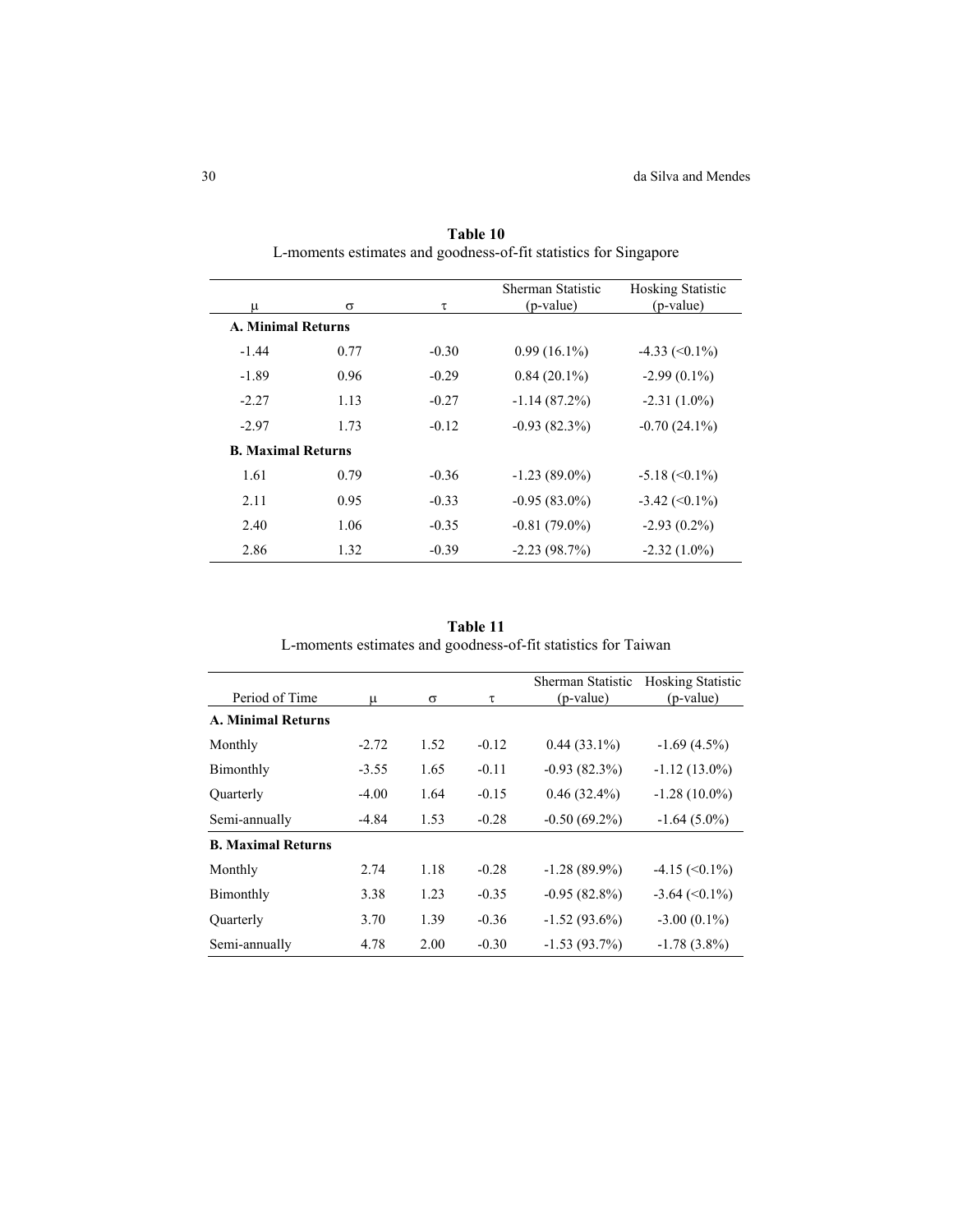| Period of Time            | μ       | σ    | τ       | Sherman Statistic<br>(p-value) | <b>Hosking Statistic</b><br>(p-value) |
|---------------------------|---------|------|---------|--------------------------------|---------------------------------------|
| <b>A. Minimal Returns</b> |         |      |         |                                |                                       |
| Monthly                   | $-2.43$ | 1.40 | $-0.12$ | $0.51(30.7\%)$                 | $-1.68(4.7%)$                         |
| Bimonthly                 | $-3.17$ | 1.65 | $-0.08$ | $-0.11(54.2\%)$                | $-0.83(20.5%)$                        |
| Ouarterly                 | $-3.77$ | 1.84 | $-0.01$ | $-0.18(57.0\%)$                | $-0.06(47.6%)$                        |
| Semi-annually             | $-5.42$ | 2.09 | 0.20    | $0.18(42.9\%)$                 | $1.19(88.2\%)$                        |
| <b>B. Maximal Returns</b> |         |      |         |                                |                                       |
| Monthly                   | 2.63    | 1.42 | $-0.21$ | $2.91(0.2\%)$                  | $-3.12(0.1\%)$                        |
| Bimonthly                 | 3.48    | 1.81 | $-0.11$ | $0.83(20.4\%)$                 | $-1.09(13.7%)$                        |
| Quarterly                 | 4.10    | 2.15 | $-0.02$ | $0.12(45.1\%)$                 | $-0.16(43.6%)$                        |
| Semi-annually             | 5.23    | 2.42 | 0.09    | $-0.67(74.7%)$                 | $0.55(70.8\%)$                        |

**Table 12**  L-moments estimates and goodness-of-fit statistics for Thailand

**Table 13**  Expected number of months for a daily return above/below the threshold

|             | Below $-5\%$ | Below $-10\%$ | Above $5%$ | Above $10\%$ |
|-------------|--------------|---------------|------------|--------------|
| Hong Kong   | 9.0          | 63.3          | 8.3        | 54.3         |
| India       | 10.8         | 59.8          | 7.9        | 36.3         |
| Indonesia   | 6.6          | 51.3          | 5.0        | 43.5         |
| Japan       | 13.0         | 663.3         | 9.3        | 107.9        |
| Korea       | 7.1          | 74.7          | 5.6        | 63.7         |
| Malaysia    | 9.6          | 48.2          | 7.2        | 34.3         |
| Philippines | 8.5          | 99.9          | 7.6        | 105.3        |
| Singapore   | 19.1         | 138.7         | 14.0       | 81.5         |
| Taiwan      | 4.5          | 45.6          | 5.1        | 35.9         |
| Thailand    | 5.8          | 68.5          | 4.7        | 33.4         |

Consider the sequence of independent and identically distributed maxima (or absolute value of minima) with distribution  $F_Y$  and let  $u > 0$  represent a threshold value. To calculate the expected waiting time to observe a daily return below/above a given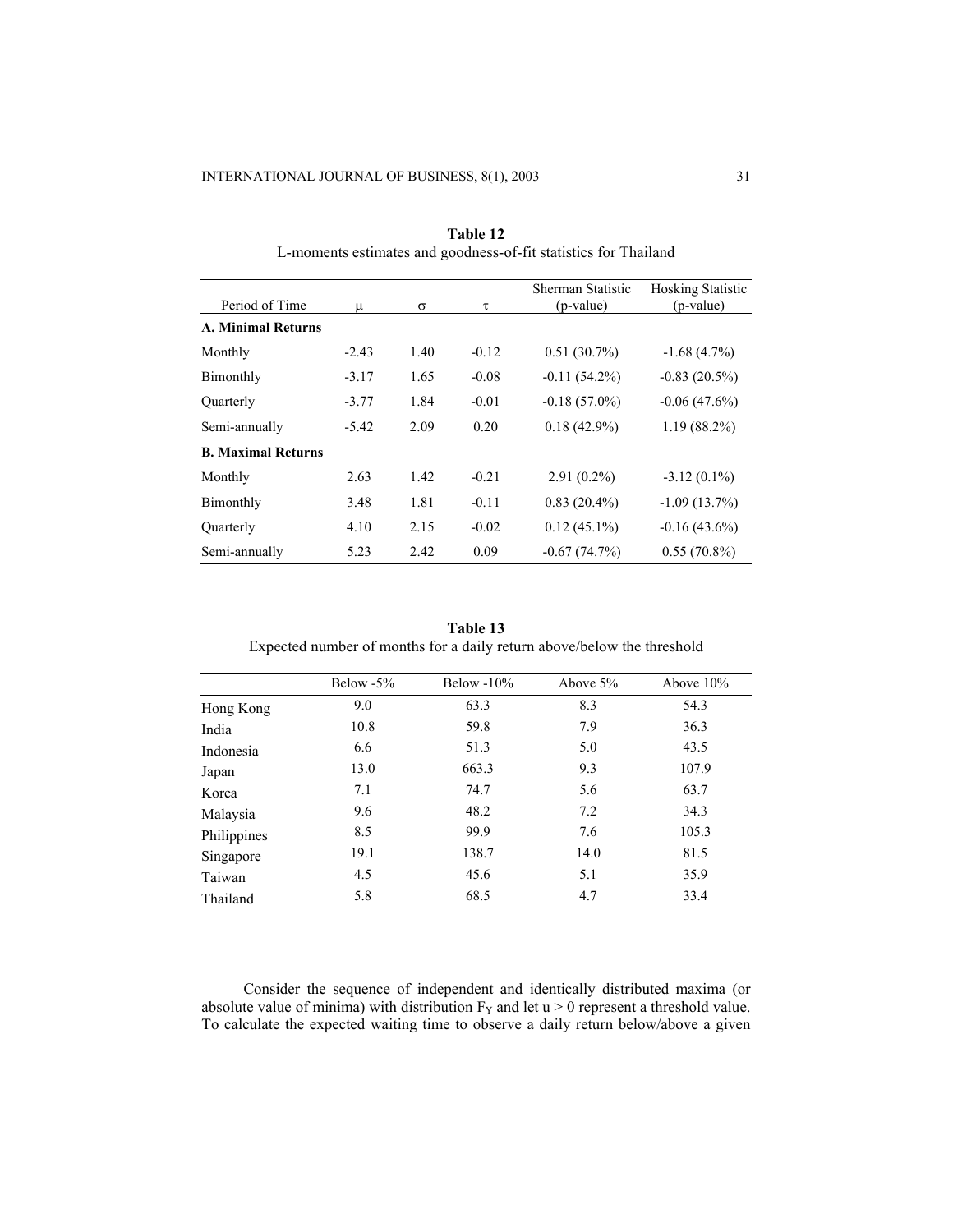threshold value, consider the sequence of i.i.d Bernoulli random variables with probability of success  $Pr{Y_i > u} = F^c_Y(u) = 1 - F_Y(u)$ . Let  $L(u)$  be a random variable representing how much time one must wait until a stock index presents a daily gain greater than u. The expected time for an index to exceed a threshold u is  $E[L(u)] = 1/2$  $F^{c}$ <sub>Y</sub>(u). We have presented our analysis using only monthly data. Therefore, E[L(u)] represents the expected number of months for a stock index to exceed a threshold u.

Table 13 shows the expected number of months until an Asian stock market index presents a daily return above/below the thresholds 5% and 10%. For example, the average number of months for the Singapore Straits Industrial (Singapore) present a daily return below –5% is 19 months, whereas for the Taipei Weighted Price Index (Taiwan) is 4.5 months. The average number of months for the Nikkei Average (Japan) present a daily return above 10% is 108 months, whereas for the Bangkok S.E.T. Index (Thailand) is 33 months. The results indicate that the average waiting time for an index to present a daily return above/below the threshold is larger for major markets (Singapore and Japan) than for emerging markets (Taiwan and Thailand).

The second question is related to the probability of observing at least one daily return below/above a given threshold value for a fixed period of time. The probability  $p_i$ that the index daily return will violate the threshold u at least once before time j is given by  $p_i = Pr{L(u) \le j} = 1 - (1 - F^{c}Y(v))^{j}$ .

Table 14 shows the probabilities  $p_i$  that Asian market indexes present a daily return above/below the thresholds 5% and 10%. For example, the probability that the Nikkei Average (Japan) presents at least one daily return below –5% within the next 12 months is approximately 62%, whereas for the Taipei Weighted Price Index (Taiwan) this probability is 95%. The probability that the Nikkei Average (Japan) present at least one daily return above 10% within the next 12 months is 10%, whereas for the Bangkok S.E.T. Index (Thailand) this probability is 31%. We note that the probability of observing at least one daily return above/below the thresholds for a fixed period of time is larger for emerging markets than for major markets.

Finally, in order to conclude our comparisons, we computed the t-month event, which is an extreme value which we expect to observe at least once in t months. Since E[L(u)]=1/  $F^c_Y(u)$ , the t-month event is such that  $u_t = F^{-1}Y(t - 1/E[L(u)])$ , where  $F^{-1}Y$ represents the inverse distribution of  $F_Y$ . For example, the 6-month event is the value  $u_6$  $= F^{-1}Y(1-1/6) = F^{-1}Y(0.833)$ . Table 15 reports the 6-, 12- and 24-month events for the Asian stock market index minimum returns. For example, we expect a daily return for the Singapore Straits Industrial (Singapore) to be smaller than –5.43%, on average, only in one month out of every 24, whereas for the Taipei Weighted Price Index (Taiwan) the 24-month event is –8.50%. We note that, in general, major markets have lower (in absolute terms) t-month events when compared to emerging markets.

Table 16 reports the 6-, 12- and 24-month events for the Asian stock market index maximum returns. We expect a daily return for the Nikkei Average (Japan) to be higher than 6.73%, on average, only in one month every 2 years, while for the Bangkok S.E.T. Index (Thailand) the 24-month event is 9.00%. As expected, major markets tend to have lower t-month events when compared to emerging markets.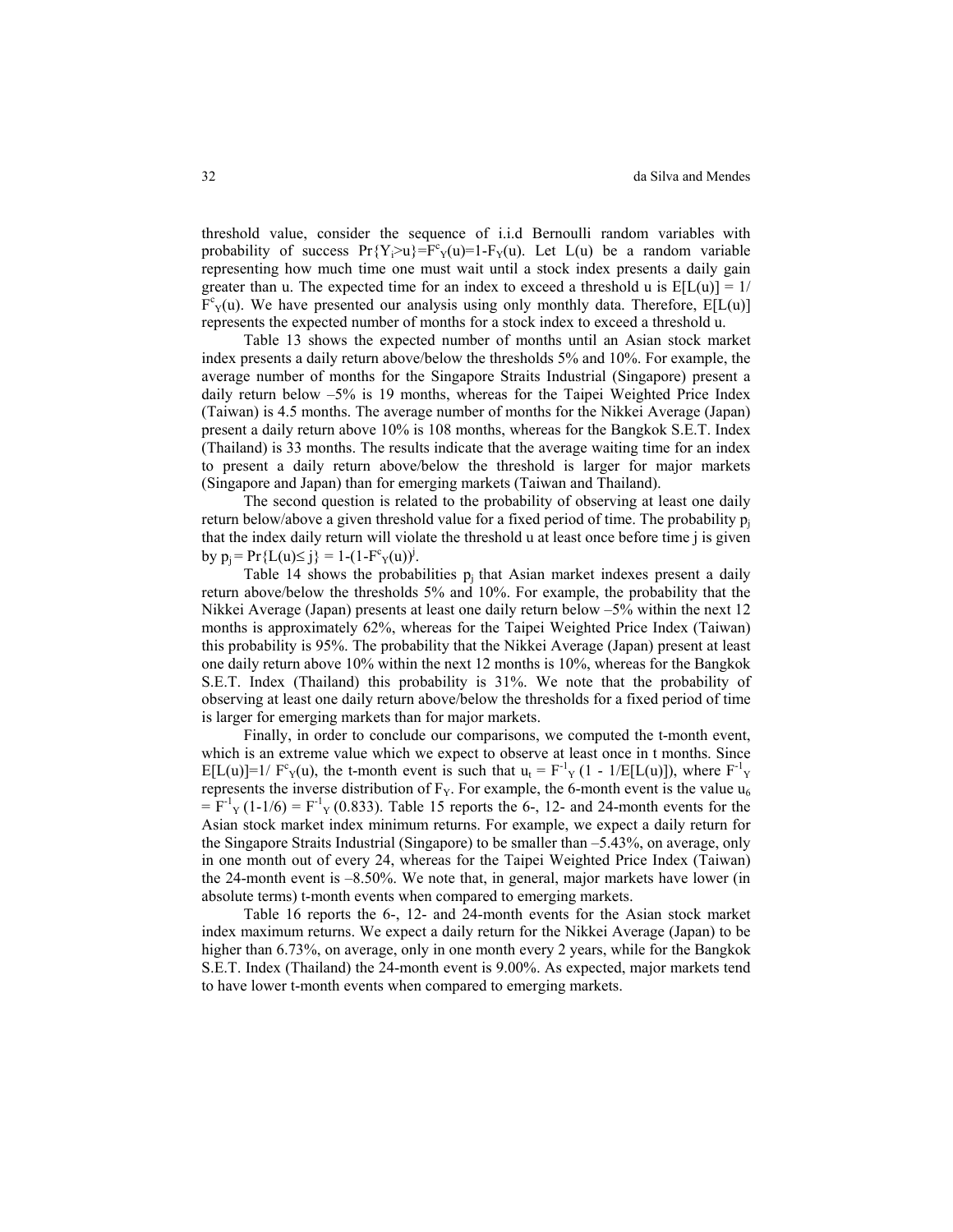| Panel A: Below -5% | Next Month | Next 3 Months | Next 6 Months | Next 12 Months |
|--------------------|------------|---------------|---------------|----------------|
| Hong Kong          | 11.1%      | 29.8%         | 50.6%         | 75.6%          |
| India              | 9.3%       | 25.3%         | 44.3%         | 68.9%          |
| Indonesia          | 15.0%      | 38.7%         | 62.4%         | 85.9%          |
| Japan              | 7.7%       | 21.3%         | 38.0%         | 61.6%          |
| Korea              | 14.1%      | 36.6%         | 59.8%         | 83.8%          |
| Malaysia           | 10.4%      | 28.0%         | 48.2%         | 73.1%          |
| Philippines        | 11.8%      | 31.3%         | 52.8%         | 77.8%          |
| Singapore          | 5.2%       | 14.9%         | 27.6%         | 47.6%          |
| Taiwan             | 22.2%      | 52.9%         | 77.8%         | 95.1%          |
| Thailand           | 17.1%      | 43.0%         | 67.5%         | 89.5%          |
| Panel B: Below-10% |            |               |               |                |
| Hong Kong          | 1.6%       | 4.7%          | 9.1%          | 17.4%          |
| India              | 1.7%       | 4.9%          | 9.6%          | 18.3%          |
| Indonesia          | 1.9%       | 5.7%          | 11.1%         | 21.0%          |
| Japan              | 0.2%       | 0.5%          | 0.9%          | 1.8%           |
| Korea              | 1.3%       | 4.0%          | 7.8%          | 14.9%          |
| Malaysia           | 2.1%       | 6.1%          | 11.8%         | 22.2%          |
| Philippines        | 1.0%       | 3.0%          | 5.9%          | 11.4%          |
| Singapore          | 0.7%       | 2.1%          | 4.2%          | 8.3%           |
| Taiwan             | 2.2%       | 6.4%          | 12.5%         | 23.4%          |
| Thailand           | 1.5%       | 4.3%          | 8.5%          | 16.2%          |
| Panel C: Above 5%  |            |               |               |                |
| Hong Kong          | 12.1%      | 32.1%         | 53.9%         | 78.8%          |
| India              | 12.6%      | 33.2%         | 55.4%         | 80.1%          |
| Indonesia          | 20.0%      | 48.7%         | 73.7%         | 93.1%          |
| Japan              | 10.7%      | 28.9%         | 49.4%         | 74.4%          |
| Korea              | 17.8%      | 44.4%         | 69.1%         | 90.4%          |
| Malaysia           | 13.9%      | 36.2%         | 59.3%         | 83.4%          |
| Philippines        | 13.2%      | 34.6%         | 57.3%         | 81.7%          |
| Singapore          | 7.1%       | 19.9%         | 35.9%         | 58.9%          |
| Taiwan             | 19.4%      | 47.7%         | 72.6%         | 92.5%          |
| Thailand           | 21.3%      | 51.3%         | 76.3%         | 94.4%          |

**Table 14**  Probability of a daily return above/below the threshold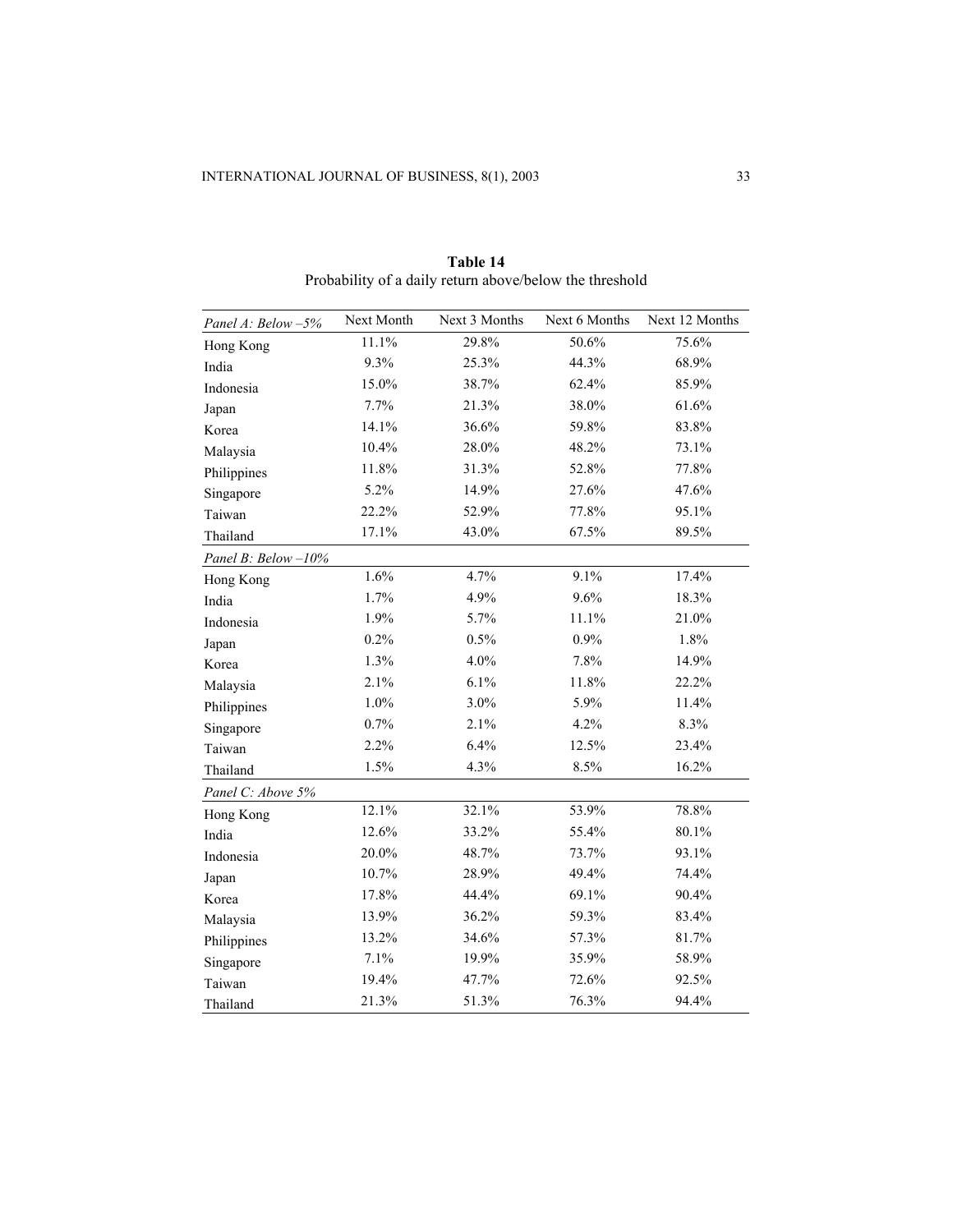| Panel D: Above 10% | Next Month | Next 3 Months | Next 6 Months | Next 12 Months |
|--------------------|------------|---------------|---------------|----------------|
| Hong Kong          | 1.8%       | $5.4\%$       | $10.6\%$      | 20.0%          |
| India              | 2.8%       | $8.0\%$       | 15.4%         | 28.5%          |
| Indonesia          | 2.3%       | 6.7%          | 13.0%         | 24.4%          |
| Japan              | $0.6\%$    | 2.5%          | $5.1\%$       | $10.3\%$       |
| Korea              | 1.6%       | 4.6%          | $9.1\%$       | 17.3%          |
| Malaysia           | $2.9\%$    | 8.5%          | 16.3%         | 29.9%          |
| Philippines        | $1.0\%$    | 2.8%          | $5.6\%$       | 10.8%          |
| Singapore          | $1.2\%$    | $3.6\%$       | $7.1\%$       | 13.8%          |
| Taiwan             | 2.8%       | 8.1%          | 15.6%         | 28.8%          |
| Thailand           | $3.0\%$    | 8.7%          | 16.7%         | 30.6%          |

**Table 14 (continued)**

**Table 15**  T-month event using the monthly minima (%)

|             | 6-month event   | 12-month event  | 24-month event  |
|-------------|-----------------|-----------------|-----------------|
|             | $F^{-1}(0.833)$ | $F^{-1}(0.916)$ | $F^{-1}(0.958)$ |
| Hong Kong   | $-4.22$         | $-5.59$         | $-7.19$         |
| India       | $-4.80$         | $-6.21$         | $-7.86$         |
| Indonesia   | $-3.76$         | $-5.24$         | $-7.03$         |
| Japan       | $-4.03$         | $-4.89$         | $-5.75$         |
| Korea       | $-4.70$         | $-6.00$         | $-7.41$         |
| Malaysia    | $-3.96$         | $-5.51$         | $-7.48$         |
| Philippines | $-4.39$         | $-5.62$         | $-6.91$         |
| Singapore   | $-3.13$         | $-4.17$         | $-5.43$         |
| Taiwan      | $-5.58$         | $-7.00$         | $-8.50$         |
| Thailand    | $-5.04$         | $-6.35$         | $-7.73$         |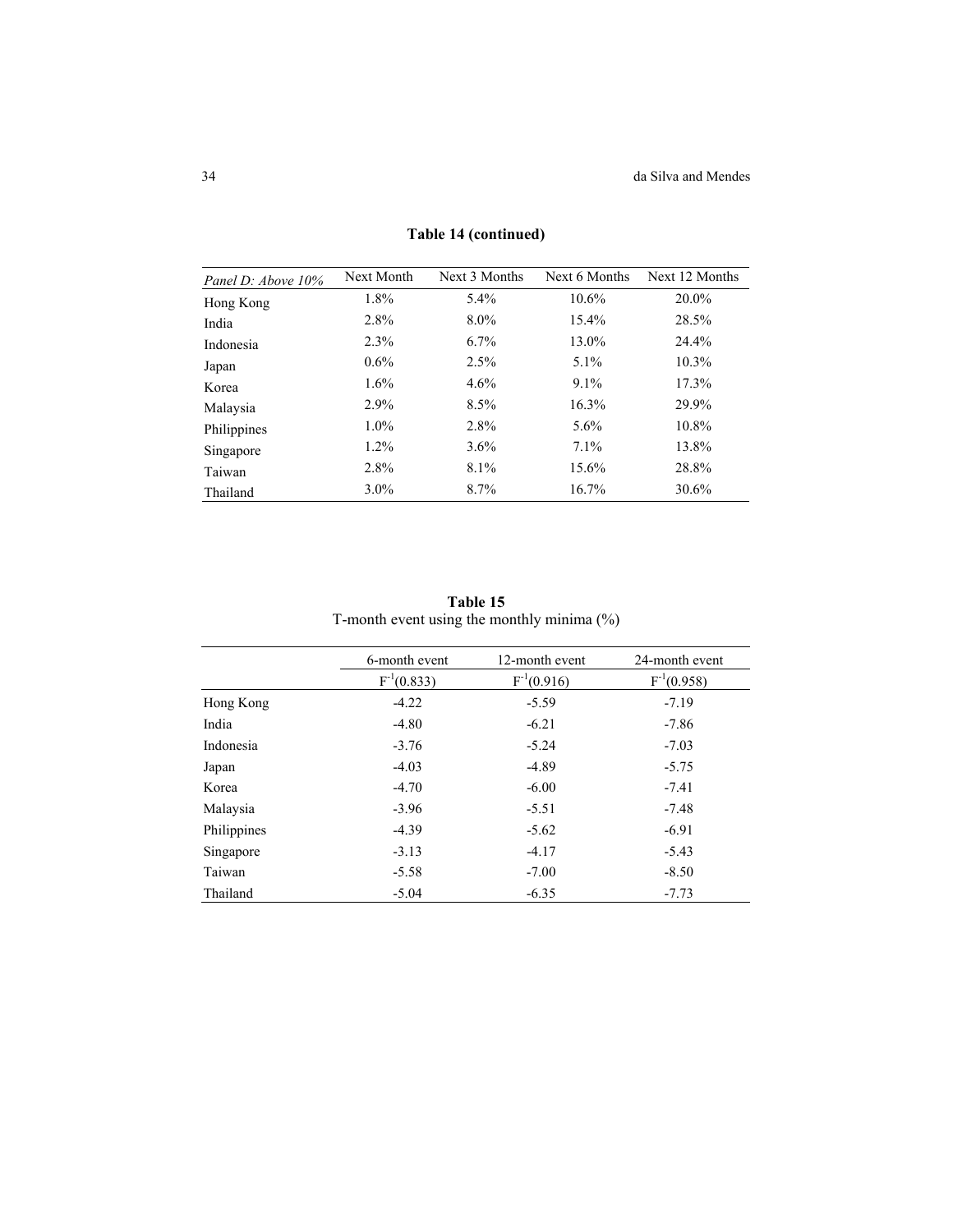|             | 6-month event   | 12-month event  | 24-month event  |
|-------------|-----------------|-----------------|-----------------|
|             | $F^{-1}(0.833)$ | $F^{-1}(0.916)$ | $F^{-1}(0.958)$ |
| Hong Kong   | 4.39            | 5.78            | 7.44            |
| India       | 5.35            | 6.79            | 8.41            |
| Indonesia   | 4.30            | 6.12            | 8.33            |
| Japan       | 4.29            | 5.43            | 6.73            |
| Korea       | 5.12            | 6.44            | 7.86            |
| Malaysia    | 4.57            | 6.36            | 8.61            |
| Philippines | 4.61            | 5.78            | 7.00            |
| Singapore   | 3.46            | 4.68            | 6.18            |
| Taiwan      | 5.31            | 6.86            | 8.72            |
| Thailand    | 5.54            | 7.16            | 9.00            |

| Table 16                                      |
|-----------------------------------------------|
| T-month event using the monthly maxima $(\%)$ |

# **Table 17**  Average extremal indexes

|             | <b>Minimal Returns</b> | <b>Maximal Returns</b> |
|-------------|------------------------|------------------------|
| Hong Kong   | 0.41                   | 0.48                   |
| India       | 0.49                   | 0.54                   |
| Indonesia   | 0.36                   | 0.37                   |
| Japan       | 0.48                   | 0.50                   |
| Korea       | 0.40                   | 0.43                   |
| Malaysia    | 0.38                   | 0.49                   |
| Philippines | 0.46                   | 0.48                   |
| Singapore   | 0.39                   | 0.44                   |
| Taiwan      | 0.42                   | 0.45                   |
| Thailand    | 0.48                   | 0.47                   |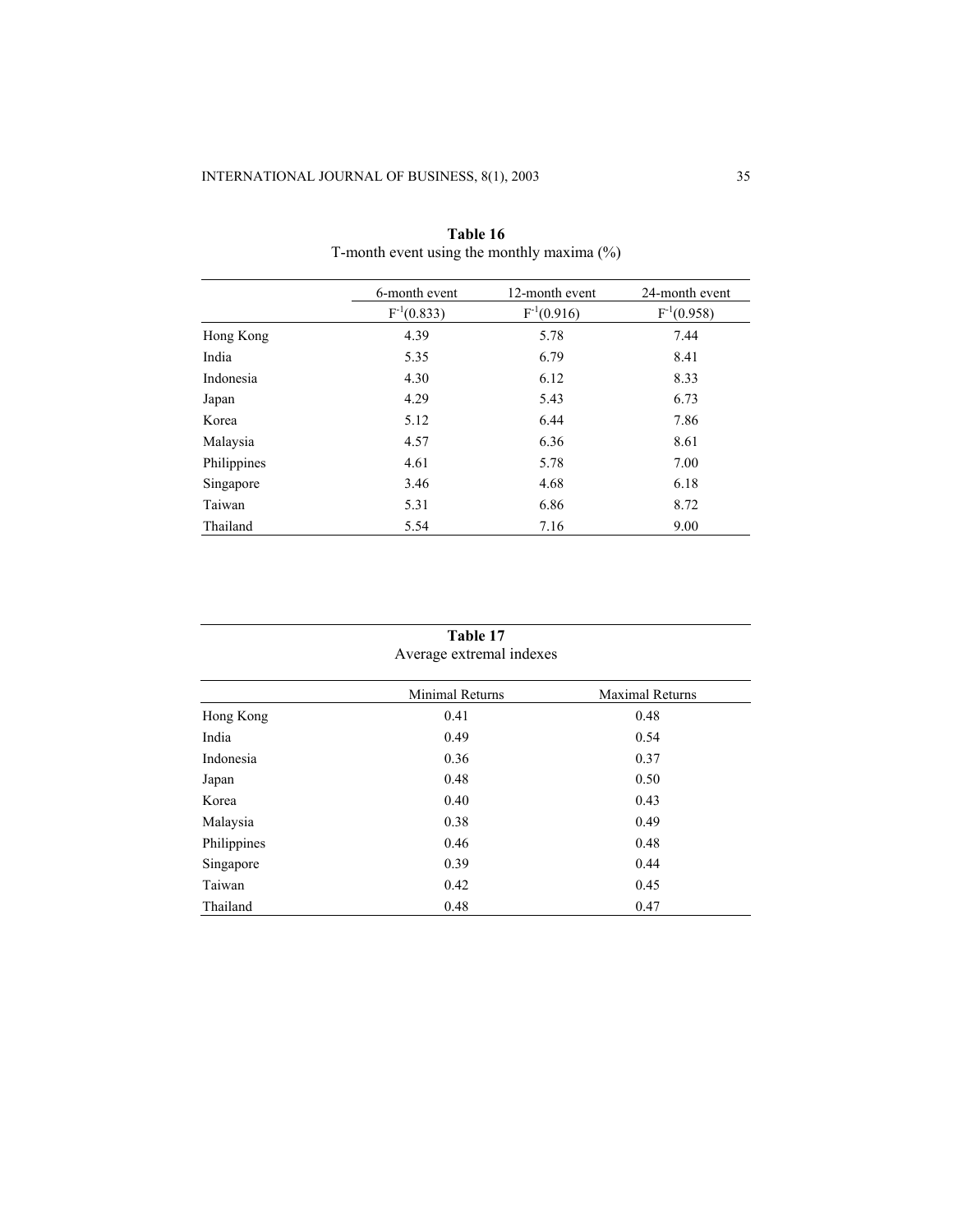# **VI. CALCULATING VAR USING EXTREME VALUE THEORY**

The recent turmoil that has occurred in Asian stock markets provides interesting opportunities to estimate and compare empirical VaRs with values estimated by extreme value theory. We computed VaR measures using extreme value theory (EVT-VaR) and compared the results with the empirical and normal VaR measures. We calculated EVT-VaR using block lengths of a month for both the minimum returns (long position) and maximal returns (short position). We estimated VaR for different confidence levels or probability values (95%, 99% and 99.9%).

Expressing VaR in percentage terms and setting p=Prob( $v_n \geq$ -VaR<sup>long</sup>) gives the probability that the minimum return will not exceed a threhold value equal to  $VaR<sup>long</sup>$ . Similarly for the short position, p=Prob( $y_n \geq VaR^{short}$ ) is the probability that the maximal return will be above the threshold VaR<sup>short</sup>.

We also computed extreme value theory VaR adjusted with the extremal index (EVT-θ-VaR). The extremal index θ is the reciprocal value of the mean cluster size of a cluster of exceedances, asymptotically. So,  $\theta$ <sup>1</sup> is the average number of observations in a cluster of extreme values. The index  $\theta$  can assume values in [0,1]. In the classical case of iid random sequences  $θ=1$ , that is, no clustering of exceedances occurs.  $θ$  being close to zero indicates a high degree of clustering (long-range dependence). In dependent sequences we might have  $0 \le \theta \le 1$ . This index is estimated by  $\theta = Z/N$  where Z is the number of clusters of exceedances above the threshold  $v$  and  $N$  is the number of exceedances of a threshold ν. Table 17 shows θ calculated for each Asian stock market index.

The VaR values determined by the extreme value theory adjusted and not adjusted with the extremal index (EVT-θ-VaR and EVT-VaR, respectively) and the empirical and normal VaRs at the 95%, 99% and 99.9% levels are presented in Table XVIII.

The VaR values for the minima series are slightly lower than the corresponding values in the maxima series. At the 95% and 99% levels, the EVT-θ-VaR overestimates a little the empirical VaR, while the EVT-VaR underestimates it. At the 99.9% level, both the EVT-θ-VaR and EVT-VaR overestimate the empirical VaR. However, EVT-VaR provides more accurate measures at the 99.9% level than the EVT-θ-VaR, because selecting a rather large confidence level means that there are only very few exceedances and the estimation of  $\theta$  is impossible if no exceedance is observed. In this case, the EVT-VaR, where  $\theta$ =1 (no dependence), provides more accurate measures. Normal distributions provide satisfactory 95% VaR estimates, but underestimate the 99% and 99.9% VaR.

These results suggest that the extreme value method of estimating VaR is a more conservative approach to determining capital requirements than traditional/historical methods. A similar result was found by Danielson et al (1998), and Ho, Burridge, Cadle and Theobald (2000). We can also conclude that we should use the extremal index  $\theta$  to adjust EVT-VaR measures when we calculate VaR at lower confidence levels, such as 95%, 97.5% and 99% levels.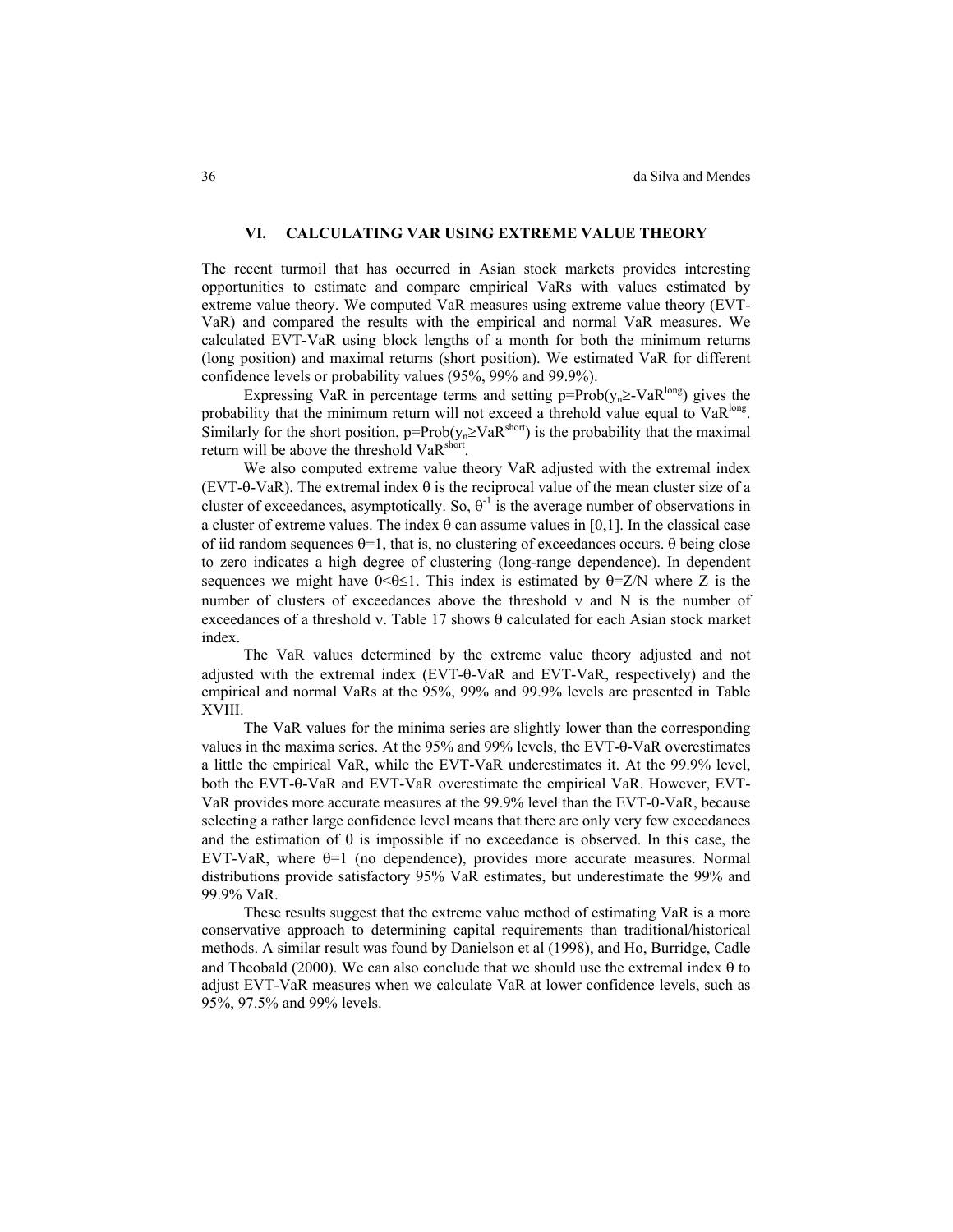|                      |                       |                                                          |                                                                                                                                                                                                                                                                                                     | Empirical, normal, EVT and EVT/extremal index (0) VaR<br>Panel A: Min – Long Position (expressed as a % of the position) | Table 18               |                                      |                            |                    |                                                       |                          |                              |
|----------------------|-----------------------|----------------------------------------------------------|-----------------------------------------------------------------------------------------------------------------------------------------------------------------------------------------------------------------------------------------------------------------------------------------------------|--------------------------------------------------------------------------------------------------------------------------|------------------------|--------------------------------------|----------------------------|--------------------|-------------------------------------------------------|--------------------------|------------------------------|
|                      |                       |                                                          | 95% VaR                                                                                                                                                                                                                                                                                             |                                                                                                                          |                        |                                      | 99% VaR                    |                    |                                                       | 99.9% VaR                |                              |
| EVT                  | ¢<br>$\overline{+}$   | EN                                                       | Normal                                                                                                                                                                                                                                                                                              | Empirical                                                                                                                | $\theta$ + LAS         | EVI                                  | Norma                      | Empirical          | $\theta$ + $L\Lambda$                                 | EVT                      | Normal                       |
| 2.84                 |                       | 1.80                                                     | 2.78                                                                                                                                                                                                                                                                                                | 2.53                                                                                                                     |                        | 3.90                                 | 3.93                       | 4.73               |                                                       | 8.93                     | 5.23                         |
| 3.12                 |                       | 2.25                                                     | 3.09                                                                                                                                                                                                                                                                                                | 2.63                                                                                                                     |                        | 4.47                                 | 4.37                       | 4.86               | 11.93<br>11.69                                        | 9.61                     | 5.80                         |
|                      |                       |                                                          | 2.59                                                                                                                                                                                                                                                                                                | $2.14$<br>$2.45$                                                                                                         |                        |                                      | 3.67                       |                    |                                                       | 8528822                  | $3.899020004$<br>$4.0004004$ |
| 2.79<br>2.79<br>2.61 |                       |                                                          |                                                                                                                                                                                                                                                                                                     |                                                                                                                          |                        |                                      |                            |                    |                                                       |                          |                              |
|                      |                       |                                                          |                                                                                                                                                                                                                                                                                                     |                                                                                                                          |                        |                                      |                            |                    |                                                       |                          |                              |
|                      |                       |                                                          | 3.12<br>2.92<br>2.19                                                                                                                                                                                                                                                                                | $2.89$<br>$2.44$                                                                                                         |                        | $3.80$<br>$3.37$<br>$4.30$<br>$3.61$ | $4.14$<br>$4.14$<br>$0.88$ |                    | 12.51323<br>7.31323<br>12.43<br>9.70312.16<br>9.00.00 |                          |                              |
| 2.87                 |                       | .87                                                      |                                                                                                                                                                                                                                                                                                     | 2.62                                                                                                                     |                        | 4.09                                 | 3.10                       |                    |                                                       |                          |                              |
| $\frac{2.14}{3.91}$  |                       | $1.35$<br>2.54                                           | $3.57$<br>$3.21$                                                                                                                                                                                                                                                                                    | 1.91                                                                                                                     |                        | 2.31<br>2.51<br>2.4                  | $5.39$<br>$-4.39$          |                    |                                                       | $6.\overline{8}$<br>9.91 |                              |
|                      |                       |                                                          |                                                                                                                                                                                                                                                                                                     | 3.46                                                                                                                     | 6.87                   |                                      |                            |                    |                                                       |                          |                              |
| 3.32                 |                       | 2.26                                                     | 2.47                                                                                                                                                                                                                                                                                                | 2.94                                                                                                                     | 5.98                   |                                      |                            |                    |                                                       | 600                      |                              |
|                      |                       |                                                          |                                                                                                                                                                                                                                                                                                     | Panel B: Max – Short Position (expressed as a % of the position)                                                         |                        |                                      |                            |                    |                                                       |                          |                              |
|                      |                       |                                                          | 95% VaR                                                                                                                                                                                                                                                                                             |                                                                                                                          |                        |                                      | 99% VaR                    |                    |                                                       | 99.9% VaR                |                              |
|                      | $\theta$ + $L\Lambda$ | EVI                                                      | Normal                                                                                                                                                                                                                                                                                              | Empirical                                                                                                                | $\theta$ + LAS         | EVT                                  | Norma                      | Empirical          | $BVT + \theta$                                        | LVL                      | Normal                       |
| 2.85                 |                       | 2.07                                                     | 2.78                                                                                                                                                                                                                                                                                                | 2.49                                                                                                                     | 5.38                   | 4.06                                 | 3.93                       | 4.66               | 11.65                                                 | 9.36                     | 5.23                         |
|                      |                       | 2.60                                                     | 3.09                                                                                                                                                                                                                                                                                                | 2.91                                                                                                                     | 5.15                   | 5.01                                 | 4.37                       | 5.40               | 11.80                                                 |                          | 5.80                         |
|                      |                       |                                                          | 2.59                                                                                                                                                                                                                                                                                                |                                                                                                                          |                        |                                      | 3.67                       |                    |                                                       | 10.86                    |                              |
|                      |                       | $1,30$<br>$2,47$<br>$1,50$<br>$1,50$<br>$1,50$<br>$1,50$ | $\begin{array}{c} 12870 \\ 21970 \\ 21970 \\ 21970 \\ 21970 \\ 21970 \\ 21970 \\ 21970 \\ 21970 \\ 21970 \\ 21970 \\ 21970 \\ 21970 \\ 21970 \\ 21970 \\ 21970 \\ 21970 \\ 21970 \\ 21970 \\ 21970 \\ 21970 \\ 21970 \\ 21970 \\ 21970 \\ 21970 \\ 21970 \\ 21970 \\ 21970 \\ 21970 \\ 21970 \\ 21$ | $2.27$<br>$2.30$<br>$3.10$                                                                                               | 6.27<br>6.023<br>6.045 | $3,80$<br>$4,40$                     | $4.14$<br>$4.14$           | 4708802<br>5408802 | $16.27$<br>9.47<br>11.04                              | 7.99                     |                              |
|                      |                       |                                                          |                                                                                                                                                                                                                                                                                                     |                                                                                                                          |                        |                                      |                            |                    |                                                       | 9.13                     |                              |
|                      |                       |                                                          |                                                                                                                                                                                                                                                                                                     | $2.29$<br>$2.64$                                                                                                         |                        | 1709815<br>1709815                   | 3.88<br>3.10               |                    | 14.68                                                 | $\frac{13}{2}$           |                              |
|                      |                       |                                                          |                                                                                                                                                                                                                                                                                                     |                                                                                                                          |                        |                                      |                            |                    | 9.63                                                  | 8.18                     |                              |
| $2.22$<br>$3.61$     |                       |                                                          |                                                                                                                                                                                                                                                                                                     | 1.96                                                                                                                     |                        |                                      |                            | 3.84               | 10.73                                                 | 7.94                     |                              |
|                      |                       |                                                          |                                                                                                                                                                                                                                                                                                     | 3.23                                                                                                                     | 4.57<br>6.52<br>6.78   |                                      | 5.39                       | $\frac{13}{6.02}$  | $13.59$<br>$13.22$                                    | 0.77                     |                              |
| 3.61                 |                       | 2.46                                                     |                                                                                                                                                                                                                                                                                                     |                                                                                                                          |                        |                                      |                            |                    |                                                       | 0.95                     |                              |
|                      |                       |                                                          |                                                                                                                                                                                                                                                                                                     |                                                                                                                          |                        |                                      |                            |                    |                                                       |                          |                              |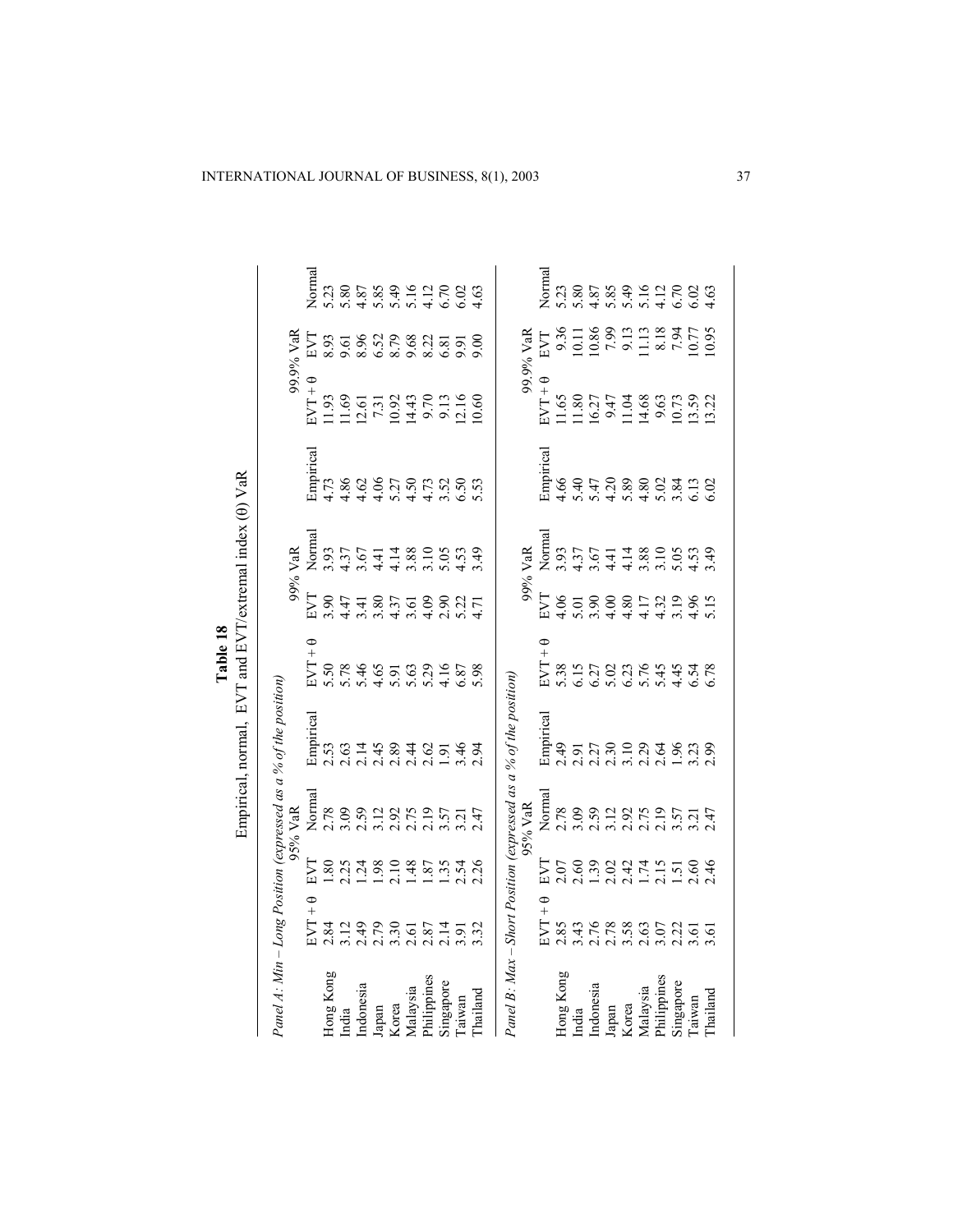#### **VII. CONCLUSIONS**

The purpose of this work was to use the extreme value theory to analyze ten Asian stock markets: three major markets (Hong Kong, Japan, and Singapore), and seven emerging markets (India, Indonesia, Korea, Malaysia, Philippines, Taiwan, and Thailand). The main objective was to identify which type of extreme value asymptotic distribution better fitted historical extreme market events in Asia. Understanding the influence of extreme market events is of great importance for risk managers. Most of the risk measurement methodologies used to estimate the value at risk of a portfolio assume that the market behavior is stable. By modeling the extreme market events we are able to obtain the VaR.

Our empirical tests indicate that the return distributions are not characterized by normality and that the minima and the maxima of the return series were found to be satisfactorily modeled within an extreme value framework. The Fréchet distribution turned out to be the distribution that best explained minimum and maximum returns in Hong Kong, Malaysia, and Singapore. The Gumbel distribution explained best the minimum and maximum returns in Japan, Korea, Philippines, and Thailand. In India, the maximum returns and the monthly and bimonthly minimum returns were best modeled by a Fréchet distribution, whereas the quarterly and semi-annually minimum returns were best explained by a Gumbel distribution. In Indonesia, the monthly and bimonthly minimum and maximum returns were best explained by a Fréchet distribution, while the Gumbel distribution explained better the quarterly and semiannually minimum and maximum returns. In Taiwan, the minimum returns were found to follow a Gumbel distribution, while the maximum returns follow a Fréchet distribution.

We have also performed a comparative analysis in order to answer two questions: (a) what is the expected waiting time to observe a daily return below/above a given threshold value? (b) for a fixed period of time, what is the probability of observing at least one daily return below/above a specific threshold? Our results indicate that the average waiting time for an index to present a daily return below/above a specific threshold is generally larger for Asian major markets than for Asian emerging markets, and that the probability of observing at least one daily return below/above a given threshold for a fixed period of time is larger for emerging markets than for major markets. In general, major markets have lower (in absolute terms) t-month events when compared to emerging markets.

The recent turmoil that has occurred in Asian stock markets provides interesting opportunities to estimate and compare empirical VaRs with values estimated by extreme value theory. We computed VaR measures using extreme value theory, adjusted and not adjusted with the extremal index  $\theta$ , and compared the results with the empirical VaR measures. At the 95% and 99% levels, the EVT-θ-VaR overestimates a little the empirical VaR, while the EVT-VaR underestimates it. At the 99.9% level, both the EVT-θ-VaR and EVT-VaR overestimate the empirical VaR. However, EVT-VaR provides more accurate measures at the 99.9% level than the EVT-θ-VaR. These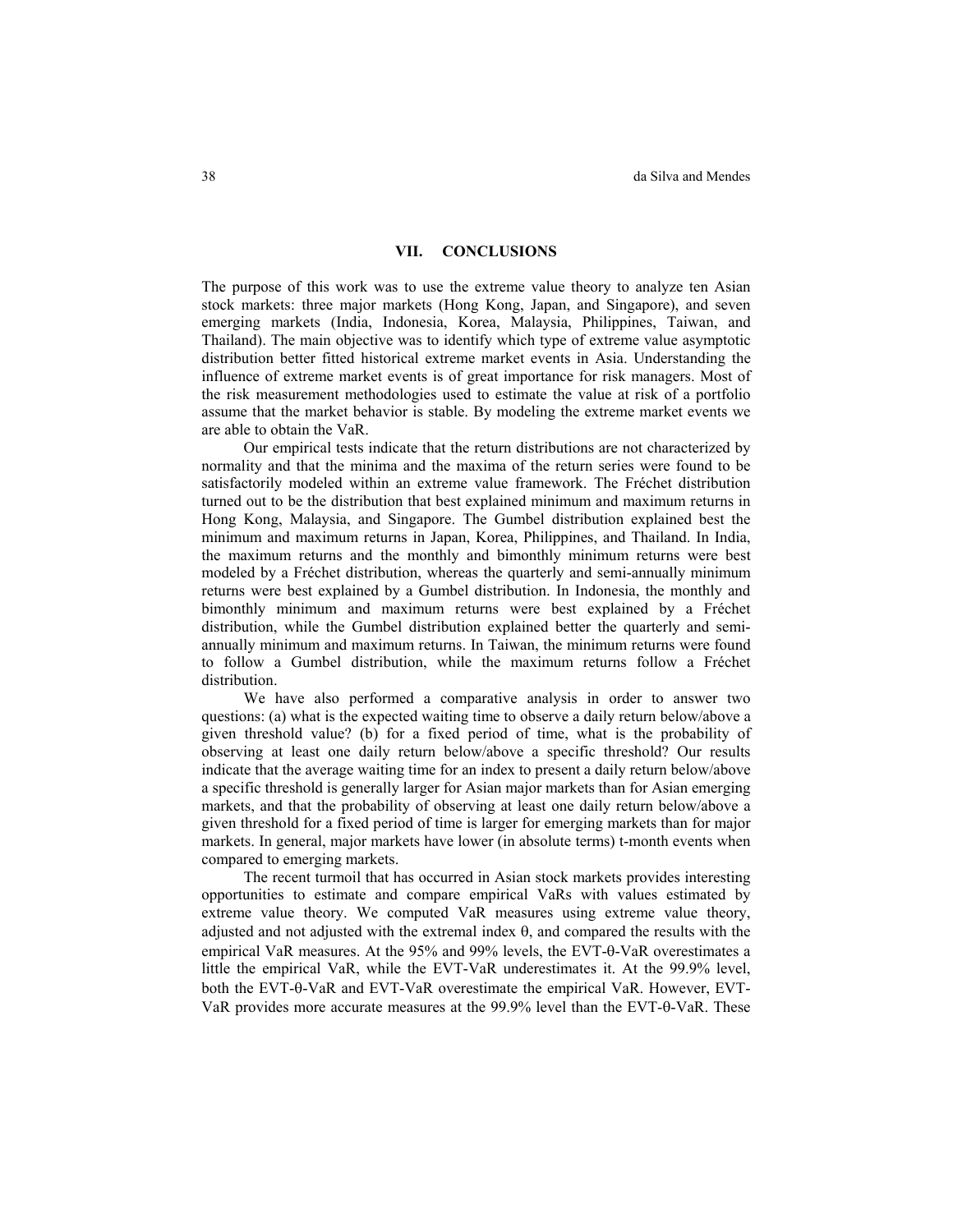results suggest that the extreme value method of estimating VaR is a more conservative approach to determining capital requirements than traditional/historical methods. **REFERENCES** 

- Danielsson, J., and C. De Vries, 1997, Value at Risk and Extreme Returns, *Discussion Paper 273 LSE Financial Markets Group*, London School of Economics.
- Danielsson, J., and C. De Vries, 1998, Beyond the Sample: Extreme Quantile and Probability Estimation, *Discussion Paper 298 LSE Financial Markets Group*, London School of Economics.
- Danielsson, J., Hartmann, P., and C. De Vries, 1998, The Cost of Conservatism, *Risk*, 11, 103-107.
- Diebold, F., Schuermann, T., and J. Stroughair, 1999, Pitfalls and Opportunities in the Use of Extreme Value Theory in Risk Management, *Advances in Computational Finance*.
- Embrechts, P., Kluppelberg, C., and T. Mikosch, 1997, *Modeling Extremal Events*, Springer-Verlag Berlin Heidelberg.
- Emmer, S., Kluppelberg, C., and M. Trustedt, 1998, *VaR A Measure for the Extreme Risk*, Centre for Mathematical Sciences, Munich University of Technology.
- Ewing, R. (Editor), 1995, *Identifying, Measuring and Managing Market Risk and Stress Testing Portfolios*, Risk Conferences & Publications, London, U.K.
- Ferreira, R., Mendes, B., and A. Duarte Jr., 2000, Extreme Market Events in Latin American Stock Markets, *Journal of Emerging Markets*, 5 (1), 21-48.
- Fisher, R., and L. Tippett, 1928, Limiting Forms of the Frequency Distribution of the Largest or Smallest Member of a Sample, *Proceedings of the Cambridge Philosophical Society*, 24, 180-190.
- Greenwood, J., Landwehr, J., Matalas, N., and J. Wallis, 1979, Probability Weighted Moments: Definition and Relation to Parameters of Several Distribution Expressable in Inverse Form, *Water Resources Research*, 15, 1049-1054.
- Ho, L., Burridge, P., Cadle, J., and M. Theobald, 2000, Value-at-Risk: Applying the Extreme Value Approach to Asian Markets in the Recent Financial Turmoil, *Pacific-Basin Finance Journal*, 8, 249-275.
- Hosking, J., 1990, L-Moments: Analysis and Estimation of Distributions Using Linear Combinations of Order Statistics, *Journal of the Royal Statistical Society,* 52, 105- 124.
- Hosking, J., and J. Wallis, 1987, Parameter and Quantile Estimation for the Generalized Pareto Distribution, *Technometrics*, 29, 339-349.
- Hosking, J., and J. Wallis, 1997, *Regional Frequency Analysis*, Cambridge University Press.
- Hosking, J., Wallis, J., and E. Wood, 1985, Estimation of the Generalized Extreme-Value Distribution by the Method of Probability-Weighted Moments, *Technometrics*, 27, 251-261.
- Jenkinson, A., 1955, The Frequency Distribution of the Annual Maximum (or Minimum) Values of Meteorological Elements, *Quarterly Journal of the Royal Meteorological Society*, 81, 145-158.